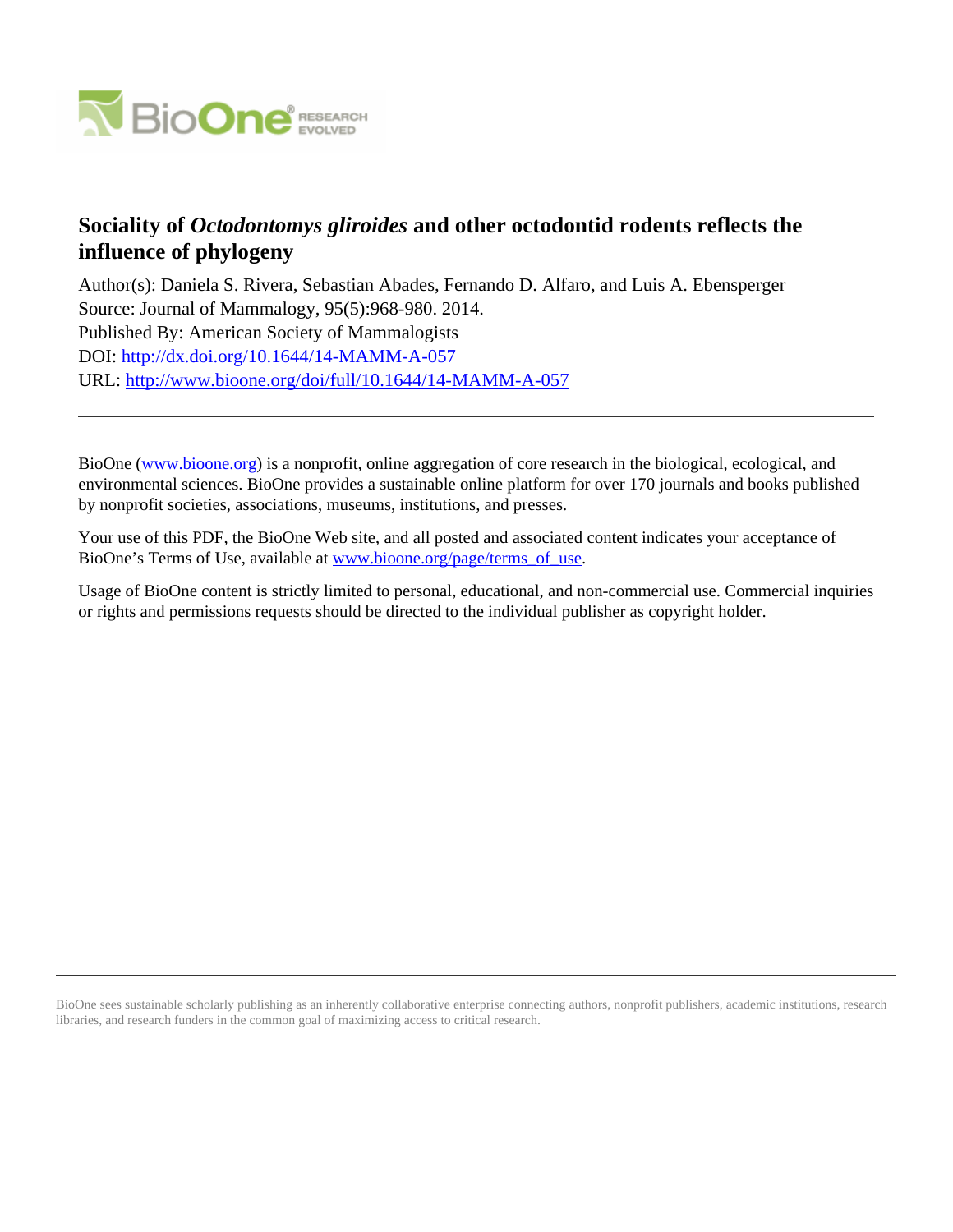

# Sociality of Octodontomys gliroides and other octodontid rodents reflects the influence of phylogeny

DANIELA S. RIVERA,\* SEBASTIAN ABADES, FERNANDO D. ALFARO, AND LUIS A. EBENSPERGER

Departamento de Ecología, Facultad de Ciencias Biológicas, Pontificia Universidad Católica de Chile, Casilla 114-D, Alameda 340, Postal code 8320000, Santiago, Chile (DSR, SA, FDA, LAE)

Centro de Biodiversidad y Genética, Facultad de Ciencias y Tecnología, Universidad Mayor de San Simón, Calle Sucre y parque la Torre. Postal code 2500, Cochabamba, Bolivia (DSR, FDA)

Centro de Investigación e Innovación para el Cambio Climático (CIICC), Universidad Santo Tomás, Av. Ejército 146, Barrio Universitario. Postal code 8320000, Santiago, Chile (SA)

Instituto de Ecología y Biodiversidad (IEB), Las Palmeras 3425, Ñuñoa, Postal code 8320000, Santiago, Chile (SA, FDA)

\* Correspondent: drivera@bio.puc.cl

Multiple ecological factors are known to drive variation in social behavior. However, group-living in some species appears to be highly conserved, suggesting a phylogenetic influence. In this study, we evaluated both scenarios using intraspecific and interspecific comparisons across octodontid rodents. We first examined 2 different populations of Andean degu (*Octodontomys gliroides*), representing 2 extremes of a climate vegetation gradient across the Andes range. We evaluated how ecological variation in terms of abundance and distribution of food resources, predation risk, and burrowing costs predicted interpopulation variation in group size and range-area overlap (2 proxies of sociality). We estimated these measures of sociality from livetrapping and radiotelemetry. We then used phylogenetic methods to determine whether sociality exhibits a phylogenetic signal and reconstructed the ancestral state of sociality across the family Octodontidae. Overall activity of females and males of O. gliroides was greater during nighttime than daytime. Across populations we found significant differences in ecology, including abundance and distribution of food, predation risk, and burrowing costs. However, populations were similar in terms of group size and range-area overlap. The phylogenetic approach revealed a strong and significant phylogenetic signal associated with sociality, where this behavior was present early during the evolution of octodontid rodents. Together, these findings imply that sociality of O. gliroides is not linked to current population differences in ecology.

Key words: ecological factors, group-living, group size, Octodontidae, Octodontomys gliroides, phylogenetic signal, rangearea overlap

 $© 2014$  American Society of Mammalogists DOI: 10.1644/14-MAMM-A-057

Intraspecific variation in the number and composition of group members characterizes not only socially flexible, but also socially cohesive groups in vertebrates (Lott 1991; Maher and Burger 2011; Schradin et al. 2012). Within and between population differences in sociality are generally consistent with differences driven by variation in ecological conditions (e.g., weather, predation pressure, density, nest site availability, and quality, quantity, or distribution of food—Lott 1991), which in turn determine several fitness benefits and costs associated with an individual's decision to join or leave groups (Ebensperger 2001; Krause and Ruxton 2002; but see Schradin [2013] for alternative explanations for this variation).

The hypothesis that differences in vertebrate sociality are driven by ecological conditions is supported by species

comparisons in a phylogenetic context. For instance, exposure to predation has been a driver of colonial nesting (Rolland et al. 1998), and bird flocking (or social foraging) seems linked to the use of clumped food items (Beauchamp 2002). In mammals, the importance of ecological conditions is suggested in ungulates and dolphins where group size is associated with differences in predation risk as measured from habitat openness (Brashares et al. 2000; Gygax 2002; Caro et al. 2004). In primates, both food availability (and its effect on within-group competition) and predation risk are connected to group size

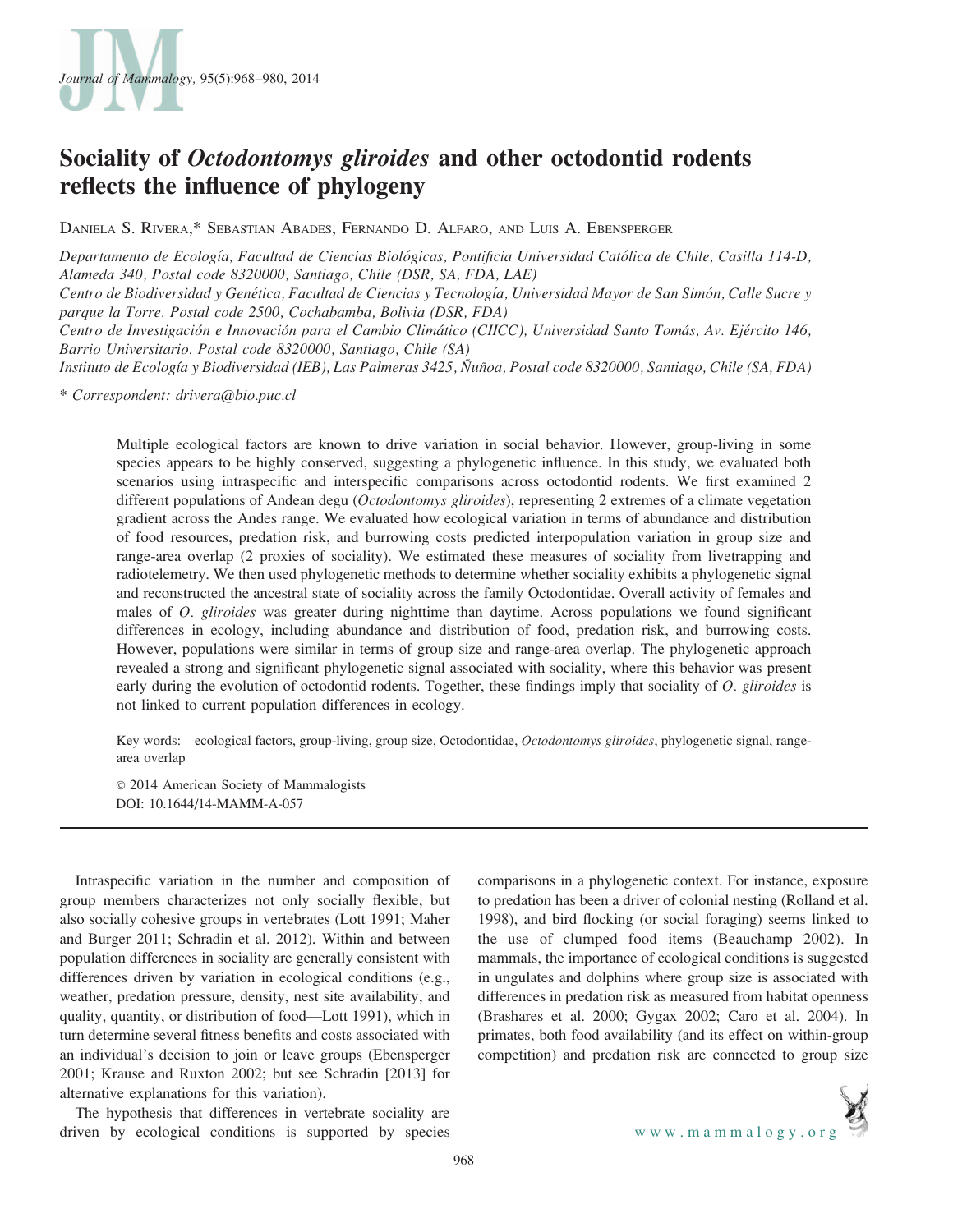(Janson and Goldsmith 1995; Majolo et al. 2008). Thus, evidence supports the idea that ecological conditions play an important role in driving bird and mammal sociality.

Other comparative studies indicate additional factors might be relevant, including ancestor–descendant relationships. Under this scenario, the social trait in contemporary populations may have been inherited from ancestral forms and then remained invariant despite potential ecological differences between environments of ancestral and extant forms (i.e., ''phylogenetic inertia''). In support of this hypothesis, Linklater (2000) found that social and spatial organization in feral horses (family Equidae) was invariant despite different environmental and demographic contexts in which these animals live. Similarly, species variation in social organization (based on asymmetry of social interactions) in macaques (Thierry et al. 2000) and sociality in cavies (Rowe and Honeycutt 2002) are predicted by phylogeny. Moreover, the observation that sociality is the most likely ancestral state in several bird families implies this trait may be more closely associated with past than current ecological conditions in some lineages (Arnold and Owens 1998, 1999; Covas and Griesser 2007). Taken together, the extent to which population variation in sociality of extant species reflects current differences in ecological conditions or the legacy of ancestral forms remains far from clear.

In this study we combine species and population comparisons, 2 complementary approaches, to infer the relative importance of current ecological conditions and ancestor– descendant relationships on the microevolutionary history of an octodontid rodent and its closest relatives. New World hystricognath (or caviomorph) rodents are appropriate model organisms to this end (Ebensperger 1998, 2001; Lacey and Sherman 2007; Maher and Burger 2011). Caviomorph rodents exhibit within- and across-population differences in social behavior and ecology (Lacey and Ebensperger 2007; Maher and Burger 2011; Ebensperger et al. 2012). Across species, ecological factors (predation risk and distribution of critical resources) have been supported to drive caviomorph sociality (Ebensperger and Blumstein 2006). However, other comparative studies across cavioids (i.e., a lineage of caviomorphs that includes cavies, maras, agoutis, and capybaras) did not support the hypothesis that the use of patchy and risky habitat conditions promotes greater sociality (Rowe and Honeycutt 2002). Thus, sociality across cavioids would have been inherited from an already social ancestor, implying a strong influence of phylogeny (Rowe and Honeycutt 2002; but see Trillmich et al. 2004).

Within caviomorphs, the social behavior of the Andean degu (Octodontomys gliroides) remains scarcely known, yet this knowledge is critical to determine the extent to which social behavior in octodontids (degus, cururos, and viscacha rats) is linked to current ecological conditions (Ebensperger et al. 2008). According to phylogenetic reconstructions (Honeycutt et al. 2003; Gallardo et al. 2004; Opazo 2005; Rowe et al. 2010), O. gliroides is basal to the clade composed of moresocial octodontids, that is, the Chilean clade (Ebensperger et al. 2004; Gallardo et al. 2007; Lacey and Ebensperger 2007). Solitary-living in *O. gliroides* would imply that sociality in octodontids is a relatively recent trait and more likely to be more associated with current habitat conditions. In contrast, group-living in O. gliroides would support that sociality in octodontids evolved relatively early in this lineage and is less likely to be associated with current ecological conditions. Studies based on social and ecological variation across populations of octodontids are consistent with a role of ecological conditions as predictors of social differences. Group size in degus (Octodon degus) is larger in populations and years with more abundant predators, lower density of burrow openings (i.e., refuges), and in groups whose burrows are far from overhead cover, observations that support an influence of predation risk (Ebensperger et al. 2012). Subterranean cururos (Spalacopus cyanus) are more social in mesic montane habitats than at arid coastal sites, a finding consistent with the importance of habitat conditions (Lacey and Sherman 2007). Thus, different ecological factors have been associated with population differences in sociality of octodontids.

The influence of ecological conditions on sociality of O. gliroides is not well known. However, the habitat of these animals suggests differences in social behavior. O. gliroides inhabits relatively open habitats that include patches of shrubs, cacti, and rocks (Mann 1978). Therein, these rodents burrow in patches of columnar and ground-level cacti or shrubs where they feed on vegetation, hide from terrestrial and aerial predators, and rear offspring (Rivera 2013). Interestingly, O. gliroides is found on both sides of the Andes (i.e., northern Chile and Bolivia–northern Argentina), a distribution marked by an east to west gradient of decreasing precipitation that results in east and west (from the Andes) populations with contrasting differences in the abundance and patchiness of vegetation cover (Sala and Aguiar 1996; Aguiar and Sala 1999). Differences in abundance and patchiness of vegetation cover may translate into differences in critical resources (e.g., food and shelter), which in turn contribute to differences in sociality. Thus, greater sociality is expected in populations with patchily distributed resources (food, shelter) where these resources can be monopolized compared to populations where food resources are uniformly distributed (Travis and Slobodchikoff 1993; Travis et al. 1995). Greater sociality also is expected in habitats with relatively low shrub cover, longer distance to the nearest refuge, and low density of burrow openings, all conditions that increase predation risk (Vásquez et al. 2002; Ebensperger and Hurtado 2005; Hayes et al. 2007; Taraborelli 2009; Ebensperger et al. 2012). Greater sociality is expected in populations experiencing harder soils due to costs of digging and burrowing (Ebensperger and Bozinovic 2000; Ebensperger et al. 2012).

In the current study, we examined 2 populations of  $O$ . gliroides representing 2 extremes of an east to west climate– vegetation gradient to determine how differences in ecological conditions (food, shelter, and soil conditions) translate into differences in sociality. If current ecological conditions linked to food and refuge against predators drive group-living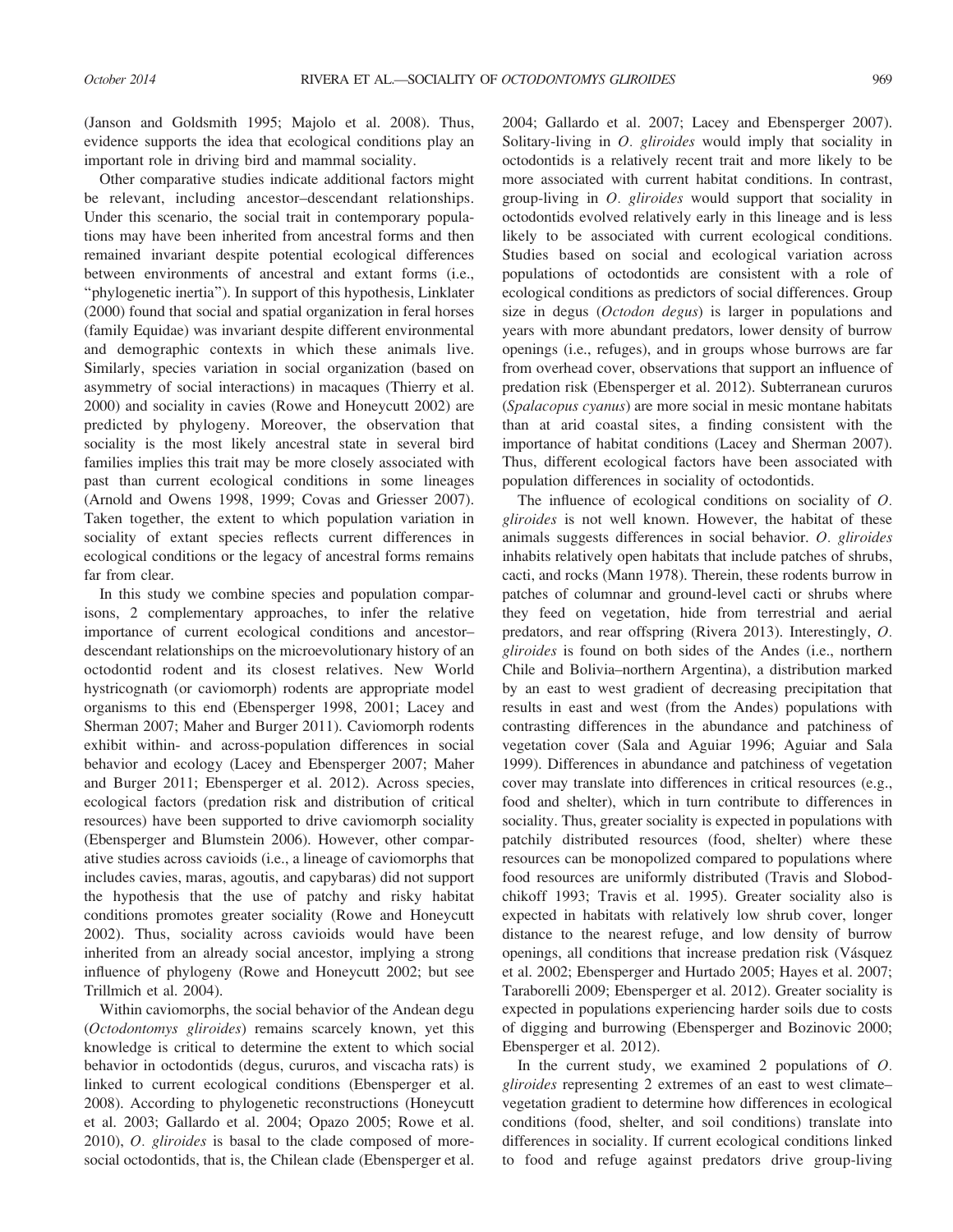variation, we predicted greater sociality in populations of O. gliroides where plant cover, food, and shelter are more patchily distributed. Greater sociality in the population with harder soil conditions would support the hypothesis that burrowing costs are relevant to Andean degu sociality. In contrast, an absence of differences in sociality in spite of ecological variation would indicate that sociality is not a response to current ecological conditions.

### MATERIALS AND METHODS

Interspecific comparisons.—We used the available literature to collect information on sociality of extant species of octodontids. Maximum-likelihood reconstruction of ancestral states of sociality was undertaken using topology as well as branch lengths obtained from Bayesian analyses of 2 nuclear DNA markers (Opazo 2005). These data allowed us to associate the origin of group-living with an estimated time of the molecular clock in which the character appeared. To detect the direction of change in sociality, species were categorized as being either group-living (1) or not (0). The ancestral state of each node was estimated by maximum likelihood in the program Mesquite version 2.75 (Maddison and Maddison 2011). A likelihood-ratio test was previously performed to compare the goodness of fit of a 2-parameter model (allowing unequal forward and backward transitions rates) with a 1 parameter model (allowing equal forward and backward rates—Pagel 1999). The 1-parameter model was selected because it did not lead to a significant reduction in likelihood. Phylogenetic signal in group-living was estimated using the ancestor-states method of Maddison and Slatkin (1991) implemented in the program Mesquite version 2.75 (Maddison and Maddison 2011). The number of evolutionary transitions in sociality was estimated using maximum parsimony. The observed number of transitions in sociality was compared with a null distribution using 10,000 permutations. A P-value was calculated as the percentage of values of the null distribution that were less than or equal to the observed percentage. If group-living evolves fewer times than expected at random, then we can conclude that the trait has evolved sufficiently slowly to retain phylogenetic information and thus has been influenced by ancestor–descendant relationships.

Study populations of Octodontomys gliroides.—We examined 2 Andean degu populations located 400 km apart in 2 habitats with extreme differences in ecology. The Oploca population (hereafter Eastern population) was located in southwestern Bolivia  $(21^{\circ}20^{\prime}S, 65^{\circ}50^{\prime}W; 3,121 \text{ m}$  above sea level); the Chusmiza population (hereafter Western population) was located in the high Andean plateau of northern Chile  $(19°40'S, 69°10'W; 3,460 m$  above sea level). The Eastern population is characterized by dry climate with rainfall ranging from 200 to 650 mm; most rain falls during summer (November–February), and mean temperature ranges from 14°C to 19°C (López 2003; Servicio Nacional de Meteorología e Hidrología 2012). The study area of this population included

xerophytic vegetation, where the succulents Trichocereus tacaquirensis, Oreocereus celsianus, and Opuntia boliviensis, and the thorn scrubs Acacia feddeana, Cercidium andicola, and Prosopis ferox were the most common species (López 2000; Ibisch et al. 2003; López et al. 2010). In contrast, the climate of the Western population is more arid than that of the Eastern population, with a mean annual precipitation of 101 mm (Ministerio de Obras Públicas 2012) that concentrates during austral summer (January–March; invierno boliviano— Garreaud et al. 2009). Mean ambient temperature of Western population ranged from  $-0.2$ °C to 6.8°C (Ministerio de Obras Públicas 2012), and vegetation was dominated by small bushes and cacti, including Atriplex sp., Baccharis boliviensis, Senna birostris, Lophopappus tarapacanus, Corryocactus brevistylus, Oreocereus leucotrichus, Trichocereus atacamensis, Opuntia soehrensii, and Opuntia camachoi (Philippi 1941; Villagrán et al. 1999; Moreira-Muñoz 2011).

Ecological differences at the level of populations.—At the level of population, availability of food resources was estimated based on abundance of ground-level cacti biomass. We previously determined that *O. gliroides* feeds principally on ground-level cacti in the Western population but on cacti and shrubs (P. ferox) in the Eastern population (Villanueva 2014). One 100-m transect was established randomly in each study population. Then, each transect was divided into ten  $10\times$ 2-m plots. Within each plot we used  $0.25 \text{ m}^2$  quadrats to quantify the abundance of cacti leaves. From each  $0.25 \text{ m}^2$ quadrat we randomly removed 5 leaves, stored them inside paper bags, and transported them to the laboratory. All cacti leaf samples were oven-dried at  $60^{\circ}$ C for 10 consecutive days to determine dry mass (biomass in grams).

A 2nd measure of food availability was vegetation cover (Reus et al. 2013). We estimated vegetation cover based on ground-level cacti, columnar cacti, and shrubs. To do so, we established fifteen  $50 \times 2$ -m randomly located transects at each population. Vegetation cover was recorded every 10 m using the line point intercept method (Bonham 1989). Percent cover was calculated as the number of hits for each plant species or ground cover class divided by the total number of points per transect.

We used Poisson variance to mean ratios of distance between patches with ground-level cacti, columnar cacti, and shrubs to estimate the distribution of resources within each population. To do this, all patches in the total area (11 ha) were georeferenced in each population. We then divided the variance of distance between patches by its mean. Values  $\lt$ 1 indicated a relatively uniform distribution; values  $> 1$  were taken to represent a relatively clumped distribution (Travis and Slobodchikoff 1993; Krebs 1999).

At the level of population, predation risk was recorded first from the active burrow entrances at each burrow system. Active burrow entrances were identified from the presence of fresh droppings, urine marks, signs of recent soil digging, or remains of recently consumed cacti leaves. Number of active burrow entrances per square meter at each burrow system was calculated as the number of active burrow openings divided by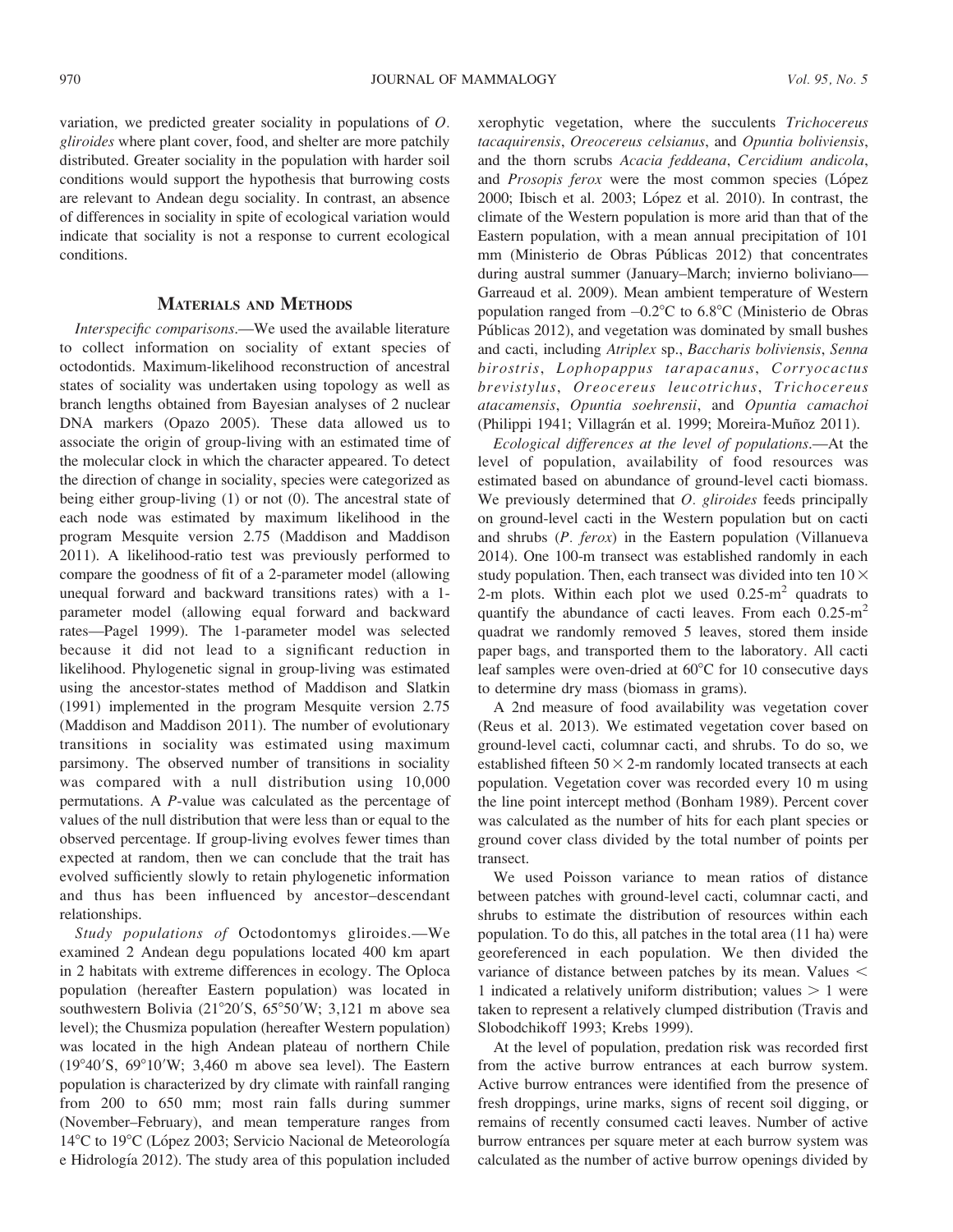the area covered by the burrow system (hereafter density of burrow openings—Ebensperger and Wallem 2002; Ebensperger and Hurtado 2005). A 2nd measure of predation risk was distance (m) from each burrow system to the nearest shrub or a cactus (distance to cover). Finally, predation risk was recorded from vegetation overhead cover, as suggested by previous studies (Hill and Dunbar 1998; Jensen et al. 2003; Ebensperger and Hurtado 2005). Vegetation overhead cover was estimated from the same transects used to estimate food availability. However, ground-level cacti at the Western population were too small to provide O. gliroides with hiding places and were excluded from these estimates. Instead, ground-level cacti at the Eastern population were large enough to provide coverage against predators and were part of these estimates.

We estimated soil penetrability as an index of soil hardness and, therefore, energy costs associated with building burrows (Lacey and Wieczorek 2003; Ebensperger et al. 2012). At the level of the population we established 15 randomly located transects  $(50 \times 2 \text{ m})$ . Soil penetrability was recorded twice every 10 m using a handheld soil penetrometer (Lang Penetrometer Inc., Gulf Shores, Alabama).

Trapping and marking of animals.—The study was conducted in both populations during the spring–summer transition (i.e., before the rainy season), which is part of the breeding season (Anderson 1997; Díaz and Barquez 2007). Thus, the Eastern population was examined during October through December 2011, and the Western population during November 2012 through January 2013. We trapped Octodontomys using a combination of Tomahawk (model 201, dimensions:  $41 \times 14 \times 14$  cm; Tomahawk Live Trap Co., Hazelhurst, Wisconsin) and locally produced medium- and large-sized Sherman traps (23  $\times$  9  $\times$  8 cm and 38  $\times$  12  $\times$  11 cm, respectively) all baited with a mixture of tuna's fruit (Opuntia ficus-indica) and grated apple. We set traps at previously identified burrow systems. Occupancy of burrows was established based on the presence of tracks, "paths," fresh droppings, or fresh traces of consumption of cacti leaves or seedpods in the vicinity of burrows. We placed a total of 220 traps in the Eastern population and 160 traps in the Western population. The total area examined in both populations was similar and reached 11 ha. A similar combination of Sherman and Tomahawk traps was used in each burrow system. The number of traps used per day at each burrow system averaged 8  $\pm$  0.2 for the Eastern population, and 6  $\pm$  0.0 for the Western population. The total number of burrow systems trapped was 45 and 40 in the Eastern and Western populations, respectively. These burrows were found primarily at the base of shrubs, columnar cacti, and ground-level cacti in the Eastern population, but they were associated only with columnar cacti in the Western population.

We first trapped *O. gliroides* during 26 consecutive days in the Eastern population and 18 consecutive days in the Western population. Traps were opened during most daylight hours and were checked approximately every 2 h. Traps were closed from 1100 h until 1630 h to prevent deaths through overheating. The sex, body mass, and reproductive condition (e.g., whether

females were perforated, pregnant, or lactating and males had descended testes) were recorded for all animals captured. Upon 1st capture, individuals were given a unique identification with the use of metal ear tags coded with numbers (National Band and Tag Co., Newport, Kentucky). In addition, a small sample of ear tissue was taken from first-caught subjects for subsequent genetic analyses. To characterize spatial relationships among individuals, all adult-sized subjects ( $\geq 140$  g) caught during this trapping period were fitted with 6-7 g radiocollars (AVM Instrument Co., Colfax, California). Mass of radiocollars represented 4–5% of study subjects' body mass. At the end of data collection (see below) all radiocollared animals were recaptured and transmitters were removed.

All procedures that involved handling of animal subjects followed guidelines of the American Society of Mammalogists (Sikes et al. 2011) and adhered to Bolivian and Chilean laws (permit MMAyA-VMA-DGBAP N 0937/11 by the Dirección General de Biodiversidad y Áreas Protegidas and permit 1-62-2012 [2373] by the Servicio Agrícola y Ganadero). All procedures were approved by the Faculty of Biological Sciences at Pontificia Universidad Católica de Chile (CBB-040-2011).

Temporal activity and range areas.—The Andean degu has been presumed to be active at night by some researchers (Ipinza et al. 1971; Nowak 1999; Pedreros and Valenzuela 2009) but diurnally active by other authorities (Mann 1978). Therefore, we first examined patterns of temporal activity to resolve this discrepancy. We used the homing technique (Kenward 2001) to follow all radiocollared animals with the use of LA 12-Q receivers and handheld, 3-element yagi antennas (tuned to 150.000–151.999 MHz; AVM Instrument Co.). In particular, 2 observers, each holding a receiver and an antenna, tracked all radiocollared animals every 2 h during nighttime and daytime. Once located, the position of each animal was marked with coded flags. Each fixing location was then georeferenced with a Garmin portable global positioning system unit (Garmin International Inc., Olathe, Kansas). The rugged microtopography of both study populations caused frequent signal bounce and precluded the use of long-range radiofixes (i.e., triangulation—Kenward 2001). To prevent observers affecting the movements of animals and disrupting their behavior, each observer was trained to avoid stepping loudly when near each radiocollared subject and to leave swiftly once its location was confirmed. Daily patterns of activity were then characterized from variation in inactivity during night and day in both populations.

Population differences in sociality.—The main criterion used to assign Andean degus to social groups was the sharing of resting locations (i.e., putative nest places—Ebensperger et al. 2004). Given that  $O.$  gliroides concentrated its activity mostly during nighttime (see ''Results''), we established the sharing of burrow systems by means of daytime telemetry. During a total of 10 days we determined resting locations at burrow systems 3 times per day: in the morning (0930–1130 h), afternoon (1230–1430 h), and before sunset (1530–1730 h). This effort adequately determined group membership in other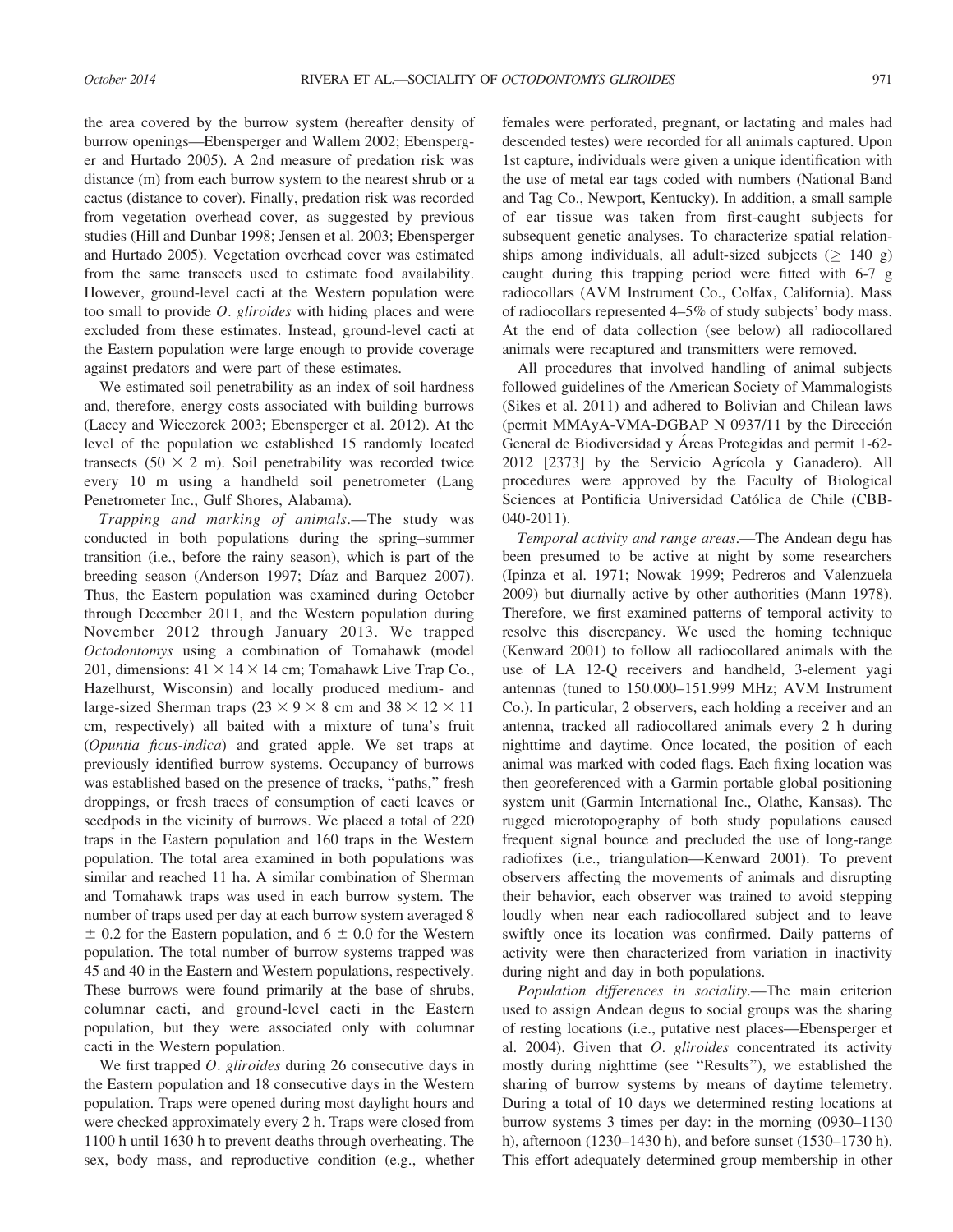

FIG. 1.—Reconstruction of the ancestral state of group-living of current octodontid rodents based on the topology and branch lengths proposed by Opazo (2005). Circles next to tips of the phylogeny indicate group-living (black), solitary (white), and unknown data (gray). The pie chart in the nodes of phylogeny shows the proportional likelihood of each state estimated. For nodes 8 and 6, we recalculated the probability that these nodes were group-living. To do so, we considered the alternative options that Octodon bridgesi and Aconaemys sagei (2 unknown tips) were solitary (0) and group-living (1). The calculated probabilities represent averages between these alternatives (for node 8:  $0 = 0.087$  and  $1 = 0.913$ ; for node 6:  $0 = 0.086$ and  $1 = 0.914$ ). The letter A indicates the calibration point (7.79) million years ago—Opazo 2005). Data on group-living of extant species of octodontids were obtained from Reise and Gallardo (1989), Mares et al. (1997), Begall and Gallardo (2000), Ebensperger et al. (2008), Hayes et al. (2009), Rivera (2013), Frugone (2012), and Sobrero et al. (2014).

octodontid rodents (Ebensperger et al. 2004). Determination of group composition required compilation of a symmetrical similarity matrix of pairwise associations of the burrow locations of all adult Andean degus during daytime telemetry (Whitehead 2008). We determined the association (overlap) between any 2 individuals by dividing the number of days that these 2 animals were tracked with telemetry to the same burrow system by the number of days that both individuals were tracked with telemetry on the same day (Ebensperger et al. 2004). We determined group composition using SOCPROG software (Whitehead 2009). We performed hierarchical cluster analysis of the association matrix. We confirmed the fit of data with the cophenetic correlation coefficient, a correlation between actual association indexes and levels of clustering in the diagram. Under this procedure, values above 0.8 indicate that hierarchical cluster analysis has provided an effective representation of the data (Whitehead 2008). We chose maximum modularity criteria (Newman 2004) to cut off the dendrogram and define social groups. Group size was then calculated as the number of adult Andean degus assigned to the same social group.

Range areas and overlap.—To determine whether Andean degus assigned to the social unit formed a socially cohesive group when active aboveground, we used night radiolocations to monitor patterns of space use. Locations of radiofixes for



FIG. 2.—Mean  $(\pm \text{ } SE)$  distance moved (m) since previous scan of Andean degus (Octodontomys gliroides) monitored every 2 h for 3 days and 3 nights from a) Eastern population ( $n = 14$  adult degus) and b) Western population ( $n = 15$  adult degus). Black bars at the top of graphs indicate night hours.

each individual were first transferred to an x–y system of coordinates and then mapped using the 95% minimum convex polygon algorithm (MCP) with the software Ranges VI (Kenward et al. 2003). Pairwise estimates of percentage of home-range overlap among individuals and nesting associations were also calculated using Ranges VI (Kenward et al. 2003; Ebensperger et al. 2006).

Ecological predictors at the level of social groups.—At the level of burrow systems used by social group members, distribution of food resources was measured as distance between patches with shrubs or ground-level and columnar cacti and density of vegetation patches. Both distance between patches and density of vegetation patches were calculated as distance and number of locations with shrubs or ground-level or columnar cacti on an area of 1 ha around each burrow system used by these rodents. We measured food availability as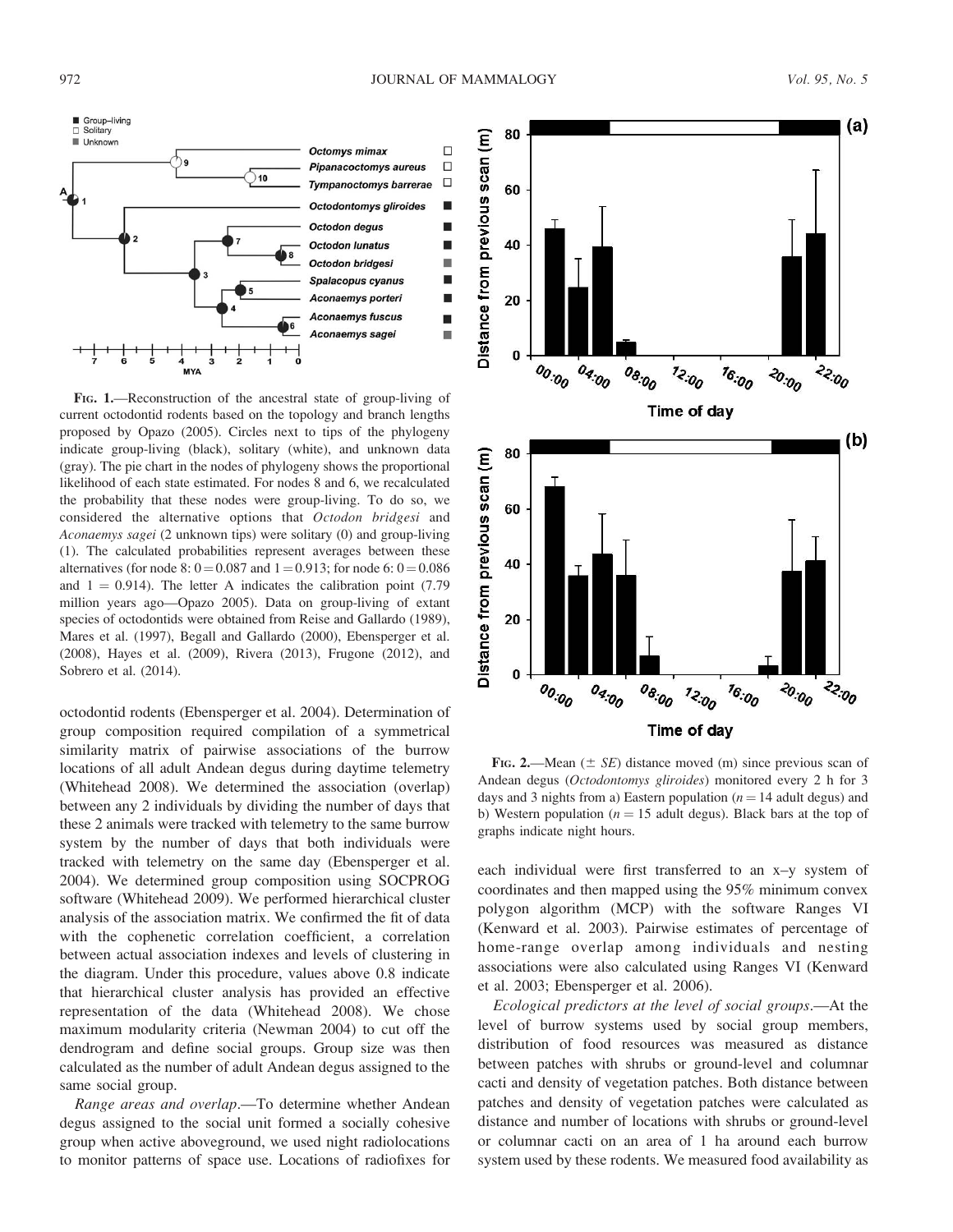vegetation cover around burrow systems based on ground-level cacti, columnar cacti, and shrubs. We randomly located transects on the perimeter of each burrow system to quantify vegetation cover. This variable was recorded using the line point intercept method (Bonham 1989, see above). Percent cover was calculated as the number of hits for each plant species or ground cover class divided by the total number of points per transect.

To examine predation risk, we considered density of burrow openings (number of active burrow entrances/ $m^2$ ), overhead vegetation cover, and distance (m) from each burrow system used to the nearest overhead shrub or cactus. In the context of energy costs associated with burrow digging, we recorded soil penetrability around burrow systems of social groups. Soil penetrability was recorded 5 times in each of 4 points located in north, east, west, and south orientation and on the perimeter of each burrow system used by Andean degus. The 5 measures per point were averaged for subsequent analyses.

Andean degu abundance.—We used data from burrow trapping to calculate abundance of adult-sized Andean degu assuming a closed population (no emigration, immigration, death, or birth). We restricted this analysis to the first 18 days of burrow trapping at each population. These analyses were performed using CAPTURE software (Otis et al. 1978; Rexstad and Burnham 1991).

Statistical analysis.—Unless stated differently, statistical analyses were performed using Statistica 9.0 (StatSoft, Inc. 2009). We used general linear models (GLMs) when data did not violate the assumptions of normal distribution and homogeneity of variances, or they could be transformed to meet these assumptions. Percentage values were arcsine square-root transformed (Zar 1996). Alternatively, we used generalized linear model (GLZ) assuming a Poisson distribution and a log-link function. Within each population, measures of daytime and nighttime activity were compared using the Wilcoxon signed-rank test, with individuals as blocks and day and night as treatments (Sokal and Rohlf 1995).

We used GLZs assuming a Poisson distribution and a loglink function to determine how ecological conditions differed across populations. During this analysis population was entered as a categorical factor and ecological predictors (i.e., measures of food availability, Poisson variance to mean ratio, predation risk, and soil hardness) represented dependent variables. Similarly, we used GLZs to examine how group size (a measure of sociality) varied between populations. For this analysis population was entered as a categorical factor (Eastern versus Western), and group size was entered as the dependent variable. To analyze within-group range-area overlap (a measure of social cohesion during activity), we used a GLM where population was entered as a categorical factor (Eastern versus Western populations), group size was entered as a covariate, and range-area overlap was the dependent variable. For descriptive purposes, we also used a GLM approach to examine effects of population (Eastern versus Western), sex (males versus females), and population by sex interaction on the size of range areas.

We used generalized linear mixed model (GLMM) approaches to examine how ecological variables within populations predict variation in sociality. Because our experimental design included data from 2 unreplicated Andean degu populations, these tools allowed population to be included in the analysis as a grouping, random component in the models. Two approaches were employed to model the relationship between ecological predictors and sociality measures using GLMM: hypothesis-oriented testing, and multimodel variable selection. During the 1st approach we performed separate GLMM analyses for group size and range-area overlap as dependent variables, but we used the same ecological predictors: distance between patches, density of vegetation patches, and vegetation cover as measures of resource distribution and availability; density of burrow openings, overhead vegetation cover, and distance to cover as measures of predation risk; and soil hardness as a measure of burrowing costs. We modeled predictors without interactions to avoid overfitting given our low sample size. Additionally, we tested for random intercepts and slopes using population as a factor.

During multimodel variable selection we used an algorithm for GLMM where all predictor variables were used as inputs and examined how all possible variable combinations predicted sociality measures. Given that no specific variable combination resulted in statistically significant effects we decided not to report all the models examined during this last approach. Analyses based on GLMMs were conducted in R (R Development Core Team 2012) using library 'lme4' (Bates 2007). Visual inspection of residual plots revealed deviations from homoscedasticity; however, no improvements were obtained after incorporating heterogeneity of variances into the model. Model significance was tested by contrasting against the intercept-only null model, and P-values were obtained by likelihood-ratio tests. Data are reported as mean  $\pm$ SE. Statistical significance was determined at  $P < 0.05$ .

### **RESULTS**

Interspecific comparisons.—The ancestral character reconstructions for the phylogeny nodes indicated that the most likely common ancestor of all extant octodontids was likely group-living ( $log$ -link  $=-3.46$ , proportional likelihood  $=$ 64%; node 1 in Fig. 1). Similarly, the common ancestor of extant group-living octodontids was probably social (proportional likelihood  $= 92\%$ ; node 2 in Fig. 1). Groupliving exhibited a strong and statistically significant phylogenetic signal across Octodontidae; the number of character transitions in sociality was lower than that expected by chance (observed 1 versus expected 3,  $P < 0.001$ ; Fig. 1).

Ecological differences at the level of populations.—Two measures of food availability, abundance of ground-level cacti biomass (GLZ:  $\chi^2$ <sub>1</sub> = 358.27, *P* < 0.001) and vegetation cover (GLM:  $F_{1,28} = 5.19, P = 0.030$ ), were higher in the Eastern population than in the Western population (Table 1). The Poisson variance to mean ratio of distance between patches was higher in the Western population compared with the Eastern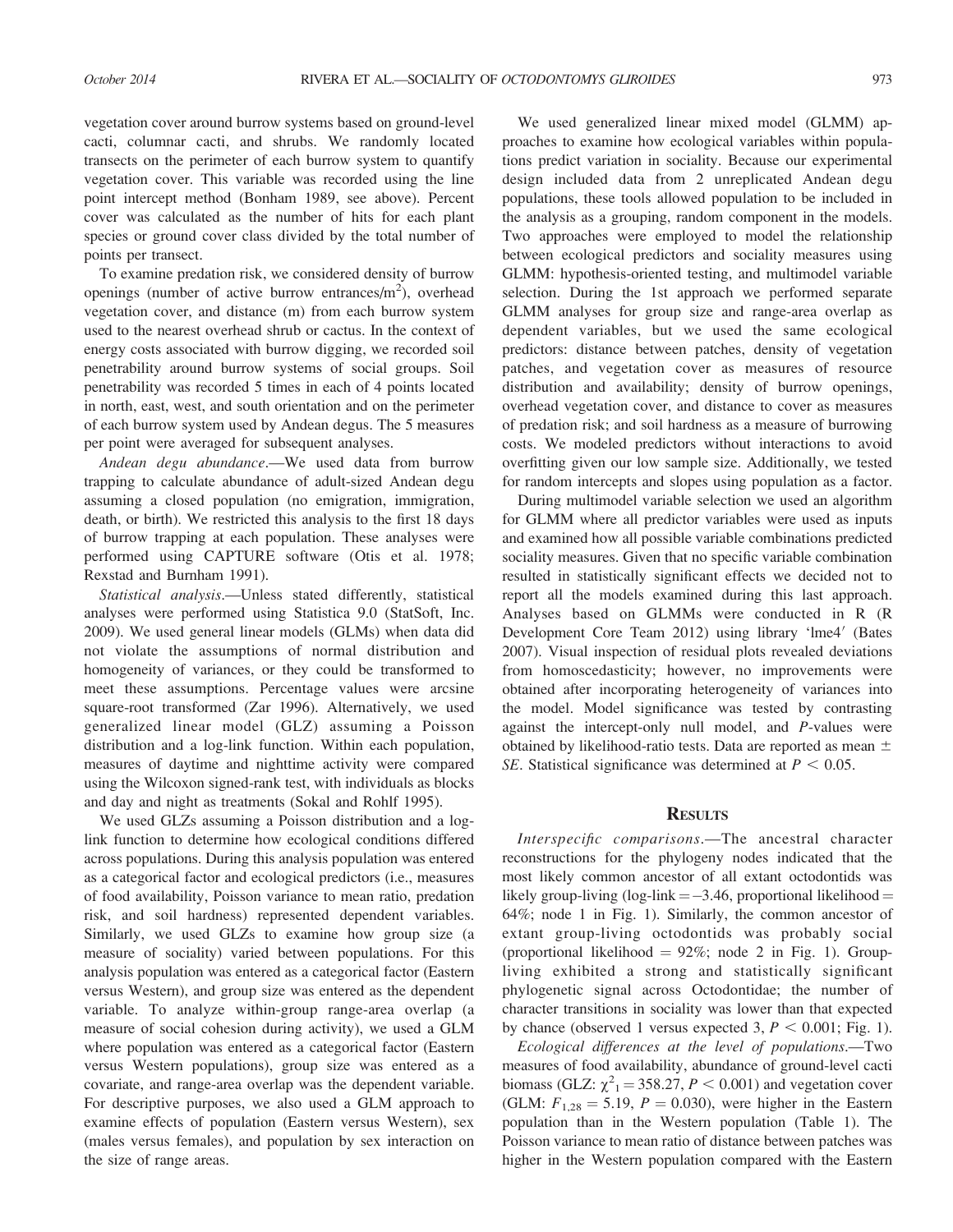| Ecological condition and variables                         | Populations        |                    |             |
|------------------------------------------------------------|--------------------|--------------------|-------------|
|                                                            | Eastern (Oploca)   | Western (Chusmiza) | $P$ -value  |
| Food abundance                                             |                    |                    |             |
| Abundance of food biomass $(g/m^2)$                        | $141.19 \pm 42.48$ | $77.64 \pm 5.82$   | < 0.001     |
| Vegetation cover $(\%)$                                    | 46.67              | 36.67              | 0.03        |
| Distribution of resources                                  |                    |                    |             |
| Poisson variance to mean ratio of distance between patches | $31.44 \pm 0.44$   | $39.21 \pm 1.21$   | < 0.001     |
| Predation risk                                             |                    |                    |             |
| Overhead vegetation cover $(\%)$                           | 46.67              | 24.67              | ${}< 0.001$ |
| Distance to cover (m)                                      | $27.93 \pm 0.43$   | $37.77 \pm 0.57$   | ${}< 0.001$ |
| Density of burrow openings $(no./m^2)$                     | $0.1 \pm 0.02$     | $0.14 \pm 0.03$    | 0.749       |
| Burrowing costs                                            |                    |                    |             |
| Soil hardness $(kg/cm2)a$                                  | $29.42 \pm 0.22$   | $24.36 \pm 0.25$   | < 0.001     |

TABLE 1.—Mean  $(\pm \ \leqslant S)$  estimates and statistical comparisons of ecological conditions between Eastern and Western populations of Octodontomys gliroides. Values in boldface type indicate statistically significant differences at  $P < 0.05$ .

<sup>a</sup> To convert pound-force per square inch (lbf/in<sup>2</sup>) into kg/cm<sup>2</sup> we used 1 lbf/in<sup>2</sup> = 0.07031 kg/cm<sup>2</sup> (Pennycuick 1988).

population (GLZ:  $\chi^2$ <sub>1</sub> = 314.8, *P* < 0.001; Table 1), implying a more clumped distribution of food resources in the Western population.

Two of the 3 measures of predation risk differed between populations. Distance to overhead cover (GLZ:  $\chi^2_{1} = 18.2, P <$ 0.001) was greater in the Western population than in the Eastern population. In contrast, overhead vegetation cover was higher in the Eastern compared with the Western population (GLM:  $F_{1,28} = 21.71$ ,  $P < 0.001$ ; Table 1). Even though the absolute number of active burrow entrances per burrow system was greater in the Eastern  $(5.4 \pm 0.89)$  compared with the Western population (1.62  $\pm$  0.14), density of burrow openings (number of burrow entrances/ $m^2$ ) did not differ between populations (GLZ:  $\chi^2_1 = 0.1$ ,  $P = 0.749$ ; Table 1). Soil was significantly harder in the Eastern population compared with the Western population (GLZ:  $\chi^2_1 = 7.11$ ,  $P < 0.001$ ; Table 1).



FIG. 3.—Mean ( $\pm$  SE) for total group size (black bars), and number of female (white bars) and male group (gray bars) members at Eastern and Western populations of Octodontomy gliroides examined.

Temporal activity and range areas.—Aboveground activity recorded as distance moved between radioscans varied through time of day or night in both populations. Andean degu activity was markedly higher after sunset, and decreased after sunrise (Fig. 2). In the Eastern population, female and male activity recorded during nighttime ( $26 \pm 10$  m, range: 15–56 m,  $n = 4$ and 88  $\pm$  1 m, range: 14–379 m,  $n = 10$ , respectively) was greater than activity recorded during daytime  $(1 \pm 1 \text{ m}, \text{range})$ : 0–4 m,  $n = 4$  and 1  $\pm$  1 m, range: 0–5 m,  $n = 10$ , respectively) and this difference was statistically significant (Wilcoxon signed-rank test,  $Z = 3.29$ ,  $n = 14$ ,  $P < 0.001$ ). The distance moved between any 2 consecutive radiofixes during the night in the Western population in females and males averaged 33  $\pm$ 5 m (range: 13–56 m,  $n = 7$ ) and 53  $\pm$  10 m (range: 15–106 m,  $n=8$ ), respectively, and was larger than distance moved during the day (4  $\pm$  1 m, range: 0–11 m, n = 7 and 7  $\pm$  2 m, range: 0– 16 m,  $n = 8$ ; Wilcoxon signed-rank test,  $Z = 3.41$ ,  $n = 15$ ,  $P <$ 0.001).

Population differences in sociality.—In the Eastern population, we monitored 6 females and 9 males, and we identified a total of 5 social groups. In the Western population, we monitored 5 females and 6 males, representing 5 social groups. Group sizes of Eastern and Western populations did not differ statistically (GLZ:  $\chi^2_{1} = 0.61$ ,  $P = 0.435$ ; Fig. 3). Group size ranged from 2 to 4 adults in the Eastern population and from 2 to 3 adults in the Western population. Social groups in the Eastern population consisted of 2 males and 1 female  $(n)$  $(1, 3)$ , 2 males and 2 females ( $n = 1$ ), and a male–female pair (*n*)  $=$  1). Social groups in the Western population consisted of male–female pairs ( $n=4$ ), and 2 males and 1 female ( $n=1$ ). In both populations, Andean degus from the same social group always used 1 burrow system as a resting and hiding place.

Individual range areas of O. gliroides in the Western population (0.37  $\pm$  0.07 ha) were significantly larger than range areas in the Eastern population (0.12  $\pm$  0.03 ha; GLM:  $F_{1,22} = 20.652$ ,  $P < 0.001$ ). Range areas varied significantly with sex (GLM:  $F_{1,22} = 7.62$ ,  $P = 0.011$ ), and range areas of males (0.29  $\pm$  0.06 ha) were larger than those of females (0.14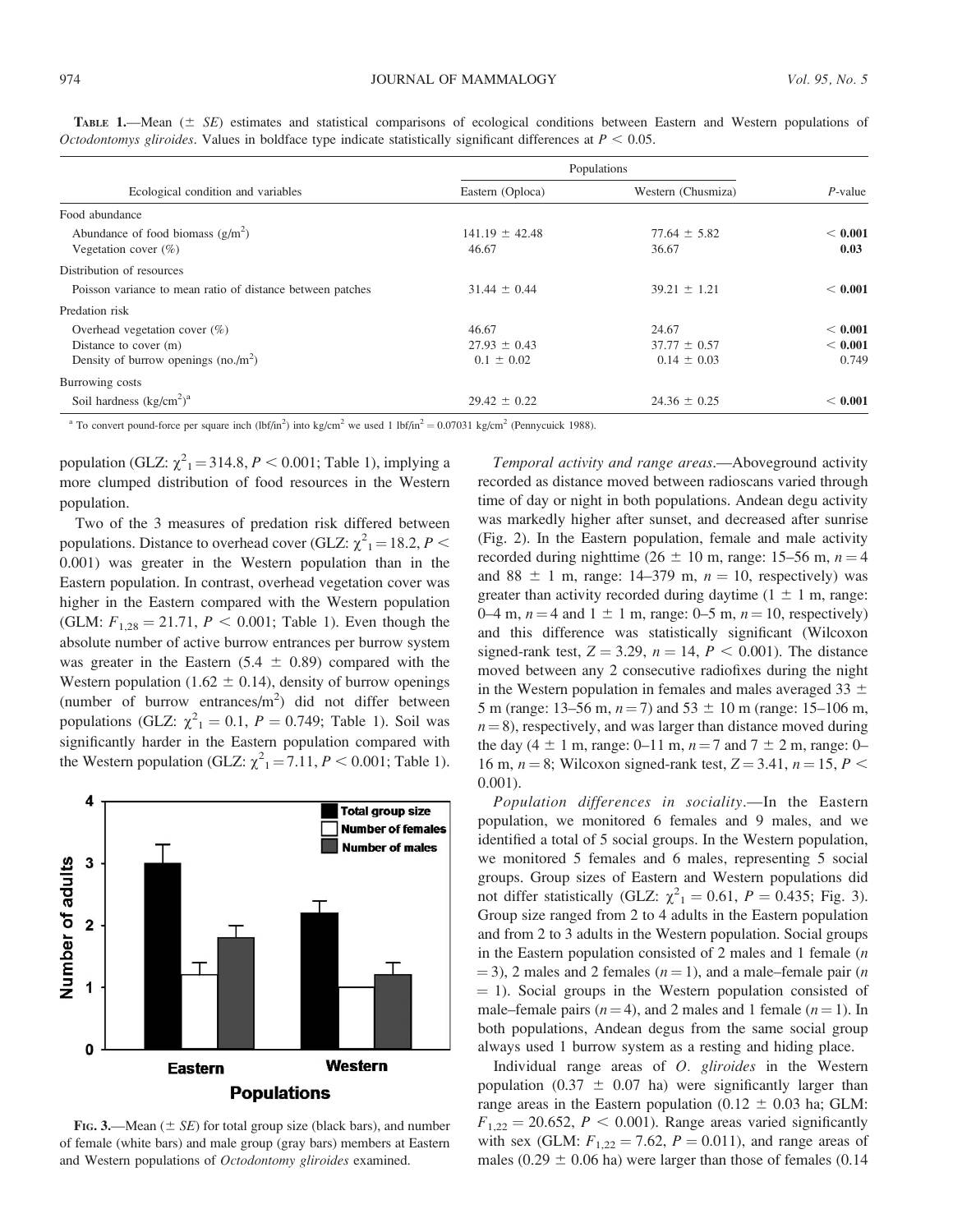

FIG. 4.—Mean ( $\pm$  SE) range-area overlap among individuals of same social groups in Eastern and Western populations of Octodontomys gliroides examined. Pie graphs on top of the bars are used to compare range-area overlap among individuals from same social groups (white portion) and overlap among individuals from different social groups (black portion). There was no overlap in range areas among individuals from different social groups in the Eastern population.

 $\pm$  0.03 ha). The population by sex interaction on range areas was not statistically significant (GLM:  $F_{1,22}$  = 0.25,  $P$  = 0.620).

Range-area overlap among same group members (50.9%  $\pm$ 6.9%) was greater than overlap among individuals from different social groups  $(0.6\% \pm 0.4\%)$  in the Western population (GLZ:  $\chi^2_1 = 56.96, P < 0.001$ ; Fig. 4). Likewise, overlap among same-group members  $(32.8\% \pm 8.9\%)$  was greater than overlap among individuals from different social groups (0%) in the Eastern population (Fig. 4). Overlap of range areas among same-group members in the Eastern and Western populations did not differ when group size was controlled (GLM:  $F_{1,7} = 1.64$ ,  $P = 0.242$  and  $F_{1,7} = 0.02$ ,  $P =$ 0.896, respectively; Fig. 4).

Andean degu abundance.—The abundance of Andean degus estimated in an area of 11 ha in the Western population (23  $\pm$ 4 adults) tended to be greater than abundance of degus in a similar area in the the Eastern population (19  $\pm$  4 adults).

Ecological predictors at the level of social groups.—After adding population as a random, grouping factor in the models we found no evidence for any ecological predictors of group size (GLMMs: distribution and availability of food resources: all  $Z < 0.5$ , all  $P > 0.05$ ; predation risk: all  $Z < 0.3$ , all  $P >$ 0.05; burrowing costs: all  $Z < 0.4$ , all  $P > 0.05$ ; see Supporting Information S1, DOI: 10.1644/14-MAMM-A-057. S1). For range-area overlap, no ecological conditions predicted variation in this response variable (GLMMs: distribution and availability of food resources: all  $Z < 0.7$ , all  $P > 0.05$ ; predation risk: all  $Z < 0.3$ , all  $P > 0.05$ ; burrowing costs: all Z  $<$  1.3, all  $P > 0.05$ ; Supporting Information S2, DOI: 10.1644/ 14-MAMM-A-057.S2). For both sociality measures (group size and range-area overlap), the best model always included

''population'' as a grouping factor; however, estimates did not reach statistical significance (all  $\chi^2$  < 0.9, all *P* > 0.05 and all  $\chi^2$  < 2.7, all P > 0.05, respectively; Supporting Information S1 and S2).

#### **DISCUSSION**

Our study revealed ecological differences between populations. First, preferred food resources (as assessed from groundlevel cacti biomass and vegetation cover) were more abundant in the Eastern than in the Western population. Second, preferred food and other resources (e.g., hiding or resting places) were patchier (as estimated from Poisson variance to mean ratios) in the Western population. Third, distance to cover was longer and overhead vegetation cover lower in the Western population, implying that refuge against predators was less abundant and more patchily distributed. Fourth, soil was harder in the Eastern population, suggesting higher burrowing costs. Fifth, abundance of Andean degus tended to be higher in the Western population. Taken together, ecological conditions in terms of resource abundance, distribution, and predation risk were more challenging in the Western population, but the opposite was true in terms of burrowing costs.

These population differences did not translate into social differences in terms of group size and range-area overlap within a group, 2 measures of group-living and social cohesion during activity. This lack of covariation between population differences in ecology and social behavior in O. gliroides suggests a minor role of ecological conditions in current-day populations. Results from these population-level comparisons were further supported by our phylogenetic approach based on species contrasts. Ancestral character reconstruction indicated that the ancestor of  $O$ . gliroides and that of all extant octodontids was likely social. These findings imply that sociality of octodontids, including O. gliroides, had an ancient origin and likely is the consequence of past ecological conditions. In addition, group-living exhibited a strong phylogenetic signal, implying an influence of ancestral relationships.

Covariation between ecological conditions (e.g., food abundance and distribution, predation risk, and population density) and group size and composition characterizes socially cohesive groups in vertebrates (Lott 1991; Maher and Burger 2011). Such variation is predicted to reflect trade-offs between current fitness benefits and costs that emerge from individuals' decisions to join or leave groups (Ebensperger et al. 2012). Thus, variation in sociality should mirror population differences in ecology. Our study on *O. gliroides* revealed that group size and range-area overlap within groups did not vary with population differences in food abundance and distribution, predation risk, or burrowing costs. Thus, costs and benefits linked to sociality in O. gliroides are not fine-tuned to current differences in ecology. Subsequent studies are needed to examine how this lack of social variation holds across breeding and nonbreeding conditions. Costs associated with reproduc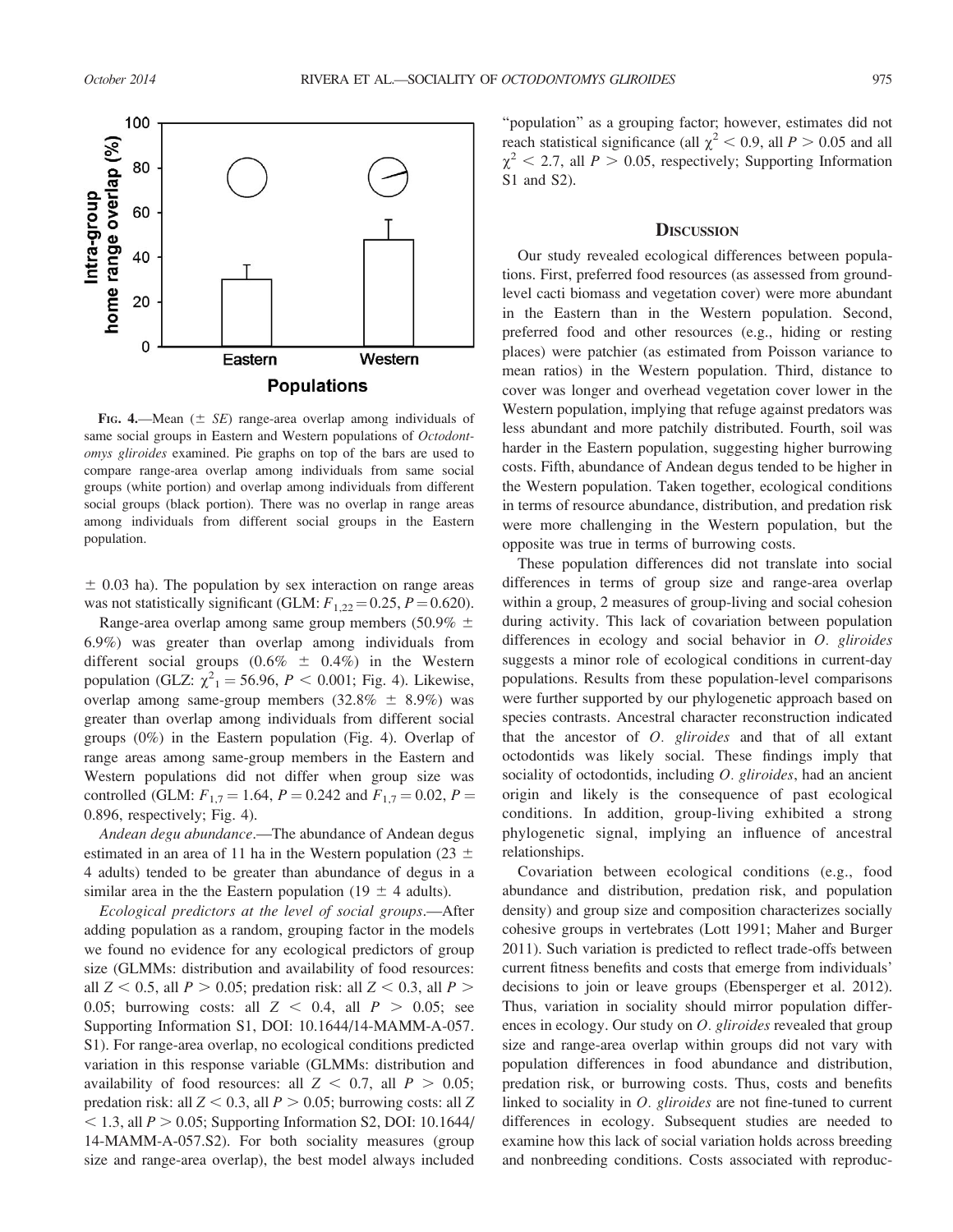tive competition may change with breeding activity and result in social differences (Schradin et al. 2010).

The lack of population-level differences in sociality of O. gliroides departs from previous results in other social octodontids (Ebensperger et al. 2012), other social rodents (Travis et al. 1995; Schradin and Pillay 2005), and other social mammals (e.g., ungulates—Rowe-Rowe et al. 1992; Brashares and Arcese 2002). However, a lack of differences in sociality despite differences in ecological conditions has been documented in several other social species. For example, size and composition of meerkat (Suricata suricatta) social groups did not differ across 2 populations with different predation regimens (Clutton-Brock et al. 1999). Colony size of the common mole-rat (Cryptomys hottentotus hottentotus) did not differ across 2 populations with significant differences in mass, density, quality (water and energy content), and distribution of food (geophyte) resources (Spinks et al. 2000). Furthermore, differences in thermal conditions are not related to the size of social groups across populations of European badgers (Meles meles—Johnson et al. 2002), and population differences in density are not associated with social variation in Brants whistling rats (Parotomys brantsii—Jackson 1999) and African lions (e.g., Panthera leo-Bothma and Walker 1999). Overall, reasons for ecologically driven social flexibility across species remain poorly understood. Subsequent studies are needed to explore how factors such as habitat conditions or phylogeny explain the evolution of species variation in environmentally driven social flexibility (Clutton-Brock and Sheldon 2010; Maher and Burger 2011).

Our phylogenetic approach indicated that sociality across octodontid rodents has been influenced by ancestor–descendent relationships. In particular, our results support the hypothesis that the ancestor of octodontids was social, and that groupliving has been retained in some species (Aconaemys, Octodon, and *Spalacopus*), but lost in other species (Octomys, Pipanacoctomys, and Tympanoctomys). The origin and subsequent retention of group-living may in part reflect historical changes in environmental conditions. According to the molecular clock calibration proposed by Opazo (2005), the split of octodontid rodents into 2 major clades, the social genera and solitary species, would have occurred in the middle to late Miocene around 8 million years ago. This period was matched with physical and vegetation changes associated with uplifting of the Andes and concomitant changes in rainfall regimes (Solbrig 1976; Reig 1986; Contreras et al. 1987; Vucetich et al. 1999). Thus, social octodontids, including O. gliroides, may have responded to increasing aridity and greater patchiness of habitat (Honeycutt et al. 2003; Galewski et al. 2005; Patterson and Velazco 2008). However, the shift to solitary-living is not easily accounted for by these historical changes in environmental conditions. Extant solitary octodontids are desert specialists with relatively narrow geographic distributions, they use highly patchy and open xeric habitats, and some feed on hypersaline food resources (Mares et al. 1997; Gallardo et al. 2007; Ojeda 2010). Whether the extremely low ambient productivity that characterizes desert

conditions contributed to these changes in social behavior needs to be examined.

Intriguingly, social groups in the Eastern population were composed mostly of 1 female and 1 or 2 males, whereas the Western population consisted mostly of male–female pairs, implying the possibility that these groups represent short-term male–female mating associations. However, the observation that male–female pairs involved pregnant females and their potential weaned offspring suggest a more permanent form of sociality. On the other hand, social groups composed of 1 female and 1 or 2 males raises the possibility of a socially monogamous or polyandrous mating system. Future studies using molecular markers are needed to confirm these unusual mating systems in a mammal species (Eisenberg 1966; Orians 1969; Clutton-Brock and Harvey 1978).

In summary, population-level comparisons of O. gliroides conducted in a phylogenetic framework were consistent with the hypothesis that group-living in  $O$ . gliroides represents the historical legacy from ancestors already exhibiting social behavior (i.e., phylogenetic inertia). The lack of differences in sociality across populations of  $O$ . gliroides despite differences in ecology suggests an association with past but not current ecological conditions. Thus, our study highlights the relevance of integrating the action of current ecological conditions with phylogenetic information to understand social behavior in extant species.

#### **RESUMEN**

La variacion en la conducta social ha sido atribuida a ´ múltiples factores ecológicos. Sin embargo, la vida en grupo en algunas especies es un rasgo altamente conservado, sugiriendo una influencia filogenética. En este estudio, se evaluó ambos escenarios usando comparaciones intraespecíficas e interespecíficas a través de roedores octodóntidos. En primer lugar se evaluaron 2 poblaciones de degu Andino (Octodontomys gliroides) que representan 2 extremos de un gradiente climático y de vegetación a través de la Cordillera de los Andes. Se evaluó como la variación en términos de abundancia y distribución de recursos alimenticios, riesgo de depredación, y costos asociados a cavar madrigueras podrían predecir la variación interpoblacional en tamaño de grupo y solapamiento del ámbito de hogar (2 medidas de sociabilidad). Estas medidas fueron estimadas con datos de trampeo y radiotelemetría. Además, se utilizaron métodos filogenéticos para determinar si el rasgo social presenta señal filogenética, y de esta manera reconstruir el estado ancestral de la sociabilidad a través de la familia Octodontidae. Se encontraron diferencias estadísticamente significativas entre las poblaciones en términos de ecología, incluyendo abundancia y distribución de recursos alimenticios, riesgo de depredacion, costos asociados a cavar ´ madrigueras. Sin embargo, el tamaño de grupo y solapamiento del ámbito de hogar fueron similares entre ambas poblaciones. El análisis filogenético reveló una fuerte y significativa señal filogenética asociada a la sociabilidad, y que esta conducta estuvo presente temprano en la evolución de los roedores octodontidos. En conjunto, estos resultados implican que la ´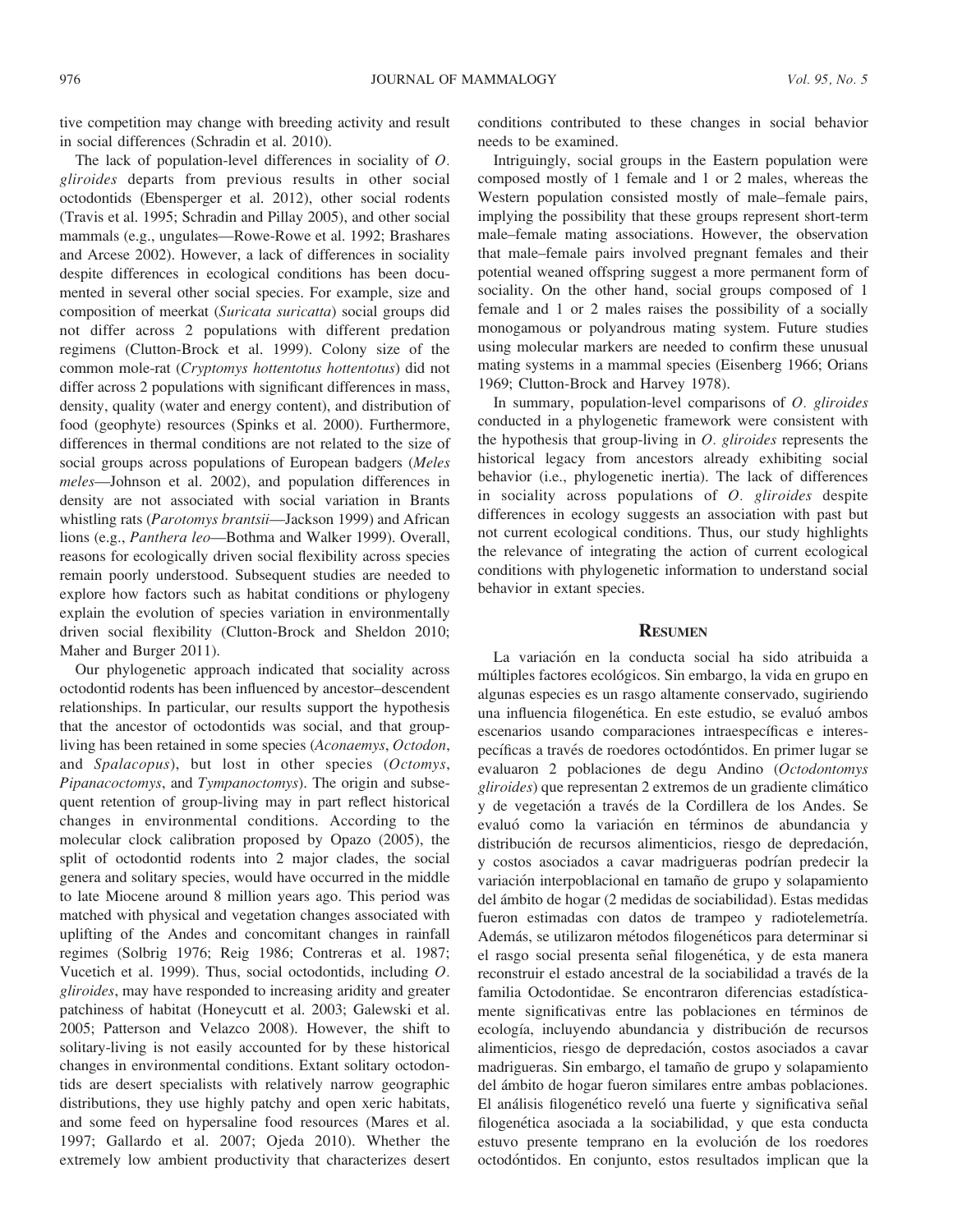vida en grupo en O. gliroides no está relacionada a las diferencias en ecología en las poblaciones actuales.

## ACKNOWLEDGMENTS

We thank G. Villanueva, H. Villca, A. Galarza, and M. A. Jaldin for assistance during data collection. DSR is extremely thankful to M. F. Peréz for her assistance. We thank the Oploca and Chusmiza communities, who welcomed us and facilitated our study. We thank the Direccion General de Biodiversidad, Bolivia, and Servicio ´ Agrícola y Ganadero, Chile, for permission to work and capture specimens in Bolivia and Chile, respectively. Comments and suggestions made by L. Hayes helped us to improve an early version of this article. The Centro de Biodiversidad y Genética—Universidad Mayor de San Simón and Laboratorio de Ecología Conductual, Departamento de Ecología-Pontificia Universidad Católica provided traps and field equipment. DSR was supported by the Organización de los Estados Americanos (OEA), Comisión Nacional Científica y Tecnológica (CONICYT), Vicerrectoría de Investigación and Dirección de Investigación y Postgrado—Pontificia Universidad Católica de Chile (VRI-UC and DIP-UC), the Animal Behavior Society (Developing Nations Award), the American Society of Mammalogists, the Program 1 of Centro de Estudios Avanzados en Ecología y Biodiversidad (Fondo Nacional de Desarrollo de Areas Prioritarias ´ 1501-001), and Fondo Nacional de Ciencias y Tecnología (FON-DECTY grant 3140395). LAE was supported by Fondo Nacional de Ciencias y Tecnología (FONDECYT grant 1090302).

#### SUPPORTING INFORMATION

SUPPORTING INFORMATION S1.—Ecological predictors of group size Found at DOI: 10.1644/14-MAMM-A-057.S1

SUPPORTING INFORMATION S2.—Ecological predictors of range area overlap

Found at DOI: 10.1644/14-MAMM-A-057.S2

#### LITERATURE CITED

- AGUIAR, M. R., AND O. E. SALA. 1999. Patch structure, dynamics and implications of the functioning of arid ecosystems. Trends in Ecology & Evolution 14:273–277.
- ANDERSON, S. 1997. Mammals of Bolivia: taxonomy and distribution. Bulletin of the American Museum of Natural History 231:1–652.
- ARNOLD, K. E., AND I. P. F. OWENS. 1998. Cooperative breeding in birds: a comparative test of the life history hypothesis. Proceedings of the Royal Society of London, B:Biological Sciences 265:739– 745.
- ARNOLD, K. E., AND I. P. F. OWENS. 1999. Cooperative breeding in birds: the role of ecology. Behavioral Ecology 10:465–471.
- BATES, D. 2007. Linear mixed model implementation in lme4. citeseerx.ist.psu.edu/viewdoc/summary?doi=10.1.1.180.1887. Accessed 6 December 2013.
- BEAUCHAMP, G. 2002. Higher-level evolution of intraspecific flockfeeding in birds. Behavioral Ecology and Sociobiology 51:480– 487.
- BEGALL, S., AND M. H. GALLARDO. 2000. Spalacopus cyanus (Octodontidae, Rodentia): an extremist in tunnel constructing and food storing among subterranean mammals. Journal of Zoology (London) 251:53–60.
- BONHAM, C. D. 1989. Measurements for terrestrial vegetation. John Wiley & Sons, Inc., New York.
- BOTHMA, J. DU P. AND C. WALKER. 1999. Larger carnivores of the African savannas. Springer Verlag, Berlin, Germany.
- BRASHARES, J. S., AND P. ARCESE. 2002. Role of forage, habitat and predation in the behavioural plasticity of a small African antelope. Journal of Animal Ecology 71:626–638.
- BRASHARES, J. S., T. GARLAND, JR., AND P. ARCESE. 2000. Phylogenetic analysis of coadaptation in behavior, diet, and body size in the African antelope. Behavioral Ecology 11:452–463.
- CARO, T. M., C. M. GRAHAM, C. J. STONER, AND J. K. VARGAS. 2004. Adaptive significance of antipredator behaviour in artiodactyls. Animal Behaviour 67:205–228.
- CLUTTON-BROCK, T. H., ET AL. 1999. Predation, group size and mortality in a cooperative mongoose, Suricata suricatta. Journal of Animal Ecology 68:672–683.
- CLUTTON-BROCK, T. H., AND P. H. HARVEY. 1978. Mammals, resources and reproductive strategies. Nature 273:191–195.
- CLUTTON-BROCK, T. H., AND B. C. SHELDON. 2010. Individuals and populations: the role of long-term, individual-based studies of animals in ecology and evolutionary biology. Trends in Ecology & Evolution 25:562–573.
- CONTRERAS, L. C., J. C. TORRES-MURA, AND J. L. YÁNEZ. 1987. Biogeography of octodontid rodents: an eco-evolutionary hypothesis. Pp. 401–411 in Studies in Neotropical Mammalogy: essays in honor of Philip Hershkovitz (B. D. Patterson and R. M. Timm, eds.). Fieldiana: Zoology (New Series)  $39$ :vii  $+ 506$ .
- COVAS, R., AND M. GRIESSER. 2007. Life history and the evolution of family living in birds. Proceedings of the Royal Society of London, B. Biological Sciences 274:1349–1357.
- Díaz, M. M., AND R. M. BARQUEZ. 2007. The wild mammals of Jujuy Province, Argentina: systematics and distribution. Pp. 417–578 in The quintessential naturalist: honoring the life and legacy of Oliver P. Pearson (D. A. Kelt, E. P. Lessa, J. A. Salazar-Bravo, and J. L. Patton, eds.). University of California Publications in Zoology 134:1–981.
- EBENSPERGER, L. A. 1998. Sociality in rodents: the New World fossorial hystricognaths as study models. Revista Chilena de Historia Natural 71:65–77.
- EBENSPERGER, L. A. 2001. A review of the evolutionary causes of rodent group-living. Acta Theriologica 46:115–144.
- EBENSPERGER, L. A., AND D. T. BLUMSTEIN. 2006. Sociality in New World hystricognath rodents is linked to predators and burrow digging. Behavioral Ecology 17:410–418.
- EBENSPERGER, L. A., AND F. BOZINOVIC. 2000. Communal burrowing in the hystricognath rodent, Octodon degus: a benefit of sociality? Behavioral Ecology and Sociobiology 47:365–369.
- EBENSPERGER, L. A., AND M. J. HURTADO. 2005. On the relationship between herbaceous cover and vigilance activity of degus (Octodon degus). Ethology 111:593–608.
- EBENSPERGER, L. A., M. J. HURTADO, M. SOTO-GAMBOA, E. A. LACEY, AND A. T. CHANG. 2004. Communal nesting and kinship in degus (Octodon degus). Naturwissenschaften 91:391–395.
- EBENSPERGER, L. A., R. SOBRERO, V. CAMPOS, AND S. M. GIANNONI. 2008. Activity, range areas, and nesting patterns in the viscacha rat, Octomys mimax: implications for its social organization. Journal of Arid Environments 72:1174–1183.
- EBENSPERGER, L. A., P. TARABORELLI, S. M. GIANNONI, M. J. HURTADO, C. LEÓN, AND F. BOZINOVIC. 2006. Nest and space use in a highland population of the lesser cavy, Microcavia australis. Journal of Mammalogy 87:834–840.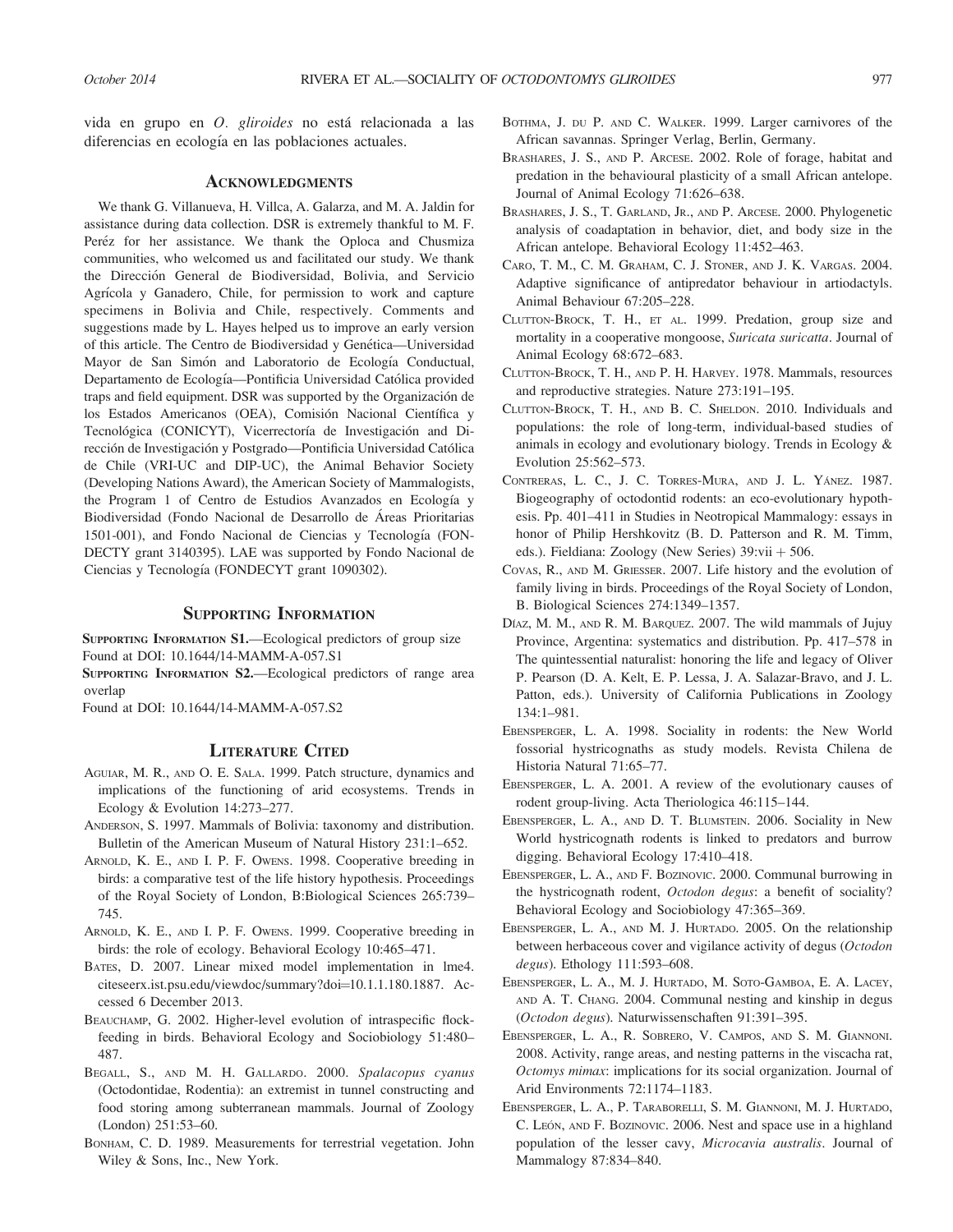- EBENSPERGER, L. A., ET AL. 2012. Ecological drivers of group-living in two populations of the communally rearing rodent, Octodon degus. Behavioral Ecology and Sociobiology 66:261–274.
- EBENSPERGER, L. A., AND P. K. WALLEM. 2002. Grouping increases the ability of the social rodent, Octodon degus, to detect predators when using exposed microhabitats. Oikos 98:491–497.
- EISENBERG, J. F. 1966. The social organization of mammals. Handbuch der Zoologie. Walter de Gruyter, Berlin, Germany 10:1–92.
- FRUGONE, M. J. 2012. Actividad, ámbito de hogar y patrones sociales en Aconaemys porteri. B.S., Universidad Austral de Chile, Valdivia, Chile.
- GALEWSKI, T., J. F. MAUFFREY, Y. L. R. LEITE, J. L. PATTON, AND E. J. P. DOUZERY. 2005 Ecomorphological diversification among South American spiny rats (Rodentia; Echimyidae): a phylogenetic and chronological approach. Molecular Phylogenetics and Evolution 34:601–615.
- GALLARDO, M., ET AL. 2004. Whole-genome duplications in South American desert rodents (Octodontidae). Biological Journal of the Linnean Society 82:443–451.
- GALLARDO, M. H., R. A. OJEDA, C. A. GONZÁLEZ, AND C. A. RÍOS. 2007. The Octodontidae revisited. Pp. 695–720 in The quintessential naturalist: honoring the life and legacy of Oliver P. Pearson (D. A. Kelt, E. P. Lessa, J. A. Salazar-Bravo, and J. L. Patton, eds.). University of California Publications in Zoology 134:1–981.
- GARREAUD, R. D., M. VUILLE, R. COMPAGNUCCI, AND J. MARENGO. 2009. Present-day South American climate. Palaeogeography, Palaeoclimatology, Palaeoecology 281:180–195.
- GYGAX, L. 2002. Evolution of group size in the superfamily Delphinoidea (Delphinidae, Phocoenidae and Monodontidae): a quantitative comparative analysis. Mammal Review 32:295–314.
- HAYES, L. D., ET AL. 2009. Fitness consequences of group living in the degu Octodon degus, a plural breeder rodent with communal care. Animal Behaviour 78:131–139.
- HAYES, L. D., A. S. CHESH, AND L. A. EBENSPERGER. 2007. Ecological predictors of range areas and use of burrow systems in the diurnal rodent, Octodon degus. Ethology 113:155–165.
- HILL, R. A., AND R. I. M. DUNBAR. 1998. An evaluation of the roles of predation rate and predation risk as selective pressures on primate grouping behaviour. Behaviour 135:411–430.
- HONEYCUTT, R. L., D. L. ROWE, AND M. H. GALLARDO. 2003. Molecular systematics of the South American caviomorph rodents: relationships among species and genera in the family Octodontidae. Molecular Phylogenetics and Evolution 26:476–489.
- IBISCH, P. L., S. G. BECK, B. GERKMANN, AND A. CARRETERO. 2003. La diversidad biológica: ecorregiones y ecosistemas. Pp. 47-88 in Biodiversidad: la riqueza de Bolivia (P. L. Ibisch and G. Mérida, eds.). Fundación Amigos de la Naturaleza (FAN), Santa Cruz, Bolivia.
- IPINZA, J., M. TAMAZO, AND J. TORRMANN. 1971. Octodontidae in Chile. Noticiario Mensual, Boletín del Museo Nacional de Historia Natural (Santiago) 16:3–10.
- JACKSON, T. P. 1999. The social organization and breeding system of Brants' whistling rat (Parotomys brantsii). Journal of Zoology (London) 247:323–331.
- JANSON, C. H., AND M. L. GOLDSMITH. 1995. Predicting group size in primates: foraging costs and predation risks. Behavioral Ecology 6:326–336.
- JENSEN, S. P., S. J. GREY, AND J. J HURST. 2003. How does habitat structure affect activity and use of space among house mice? Animal Behaviour 66:239–250.
- JOHNSON, D. D. P., W. JETZ, AND D. W. MACDONALD. 2002. Environmental correlates of badger social spacing across Europe. Journal of Biogeography 29:411–425.
- KENWARD, R. E. 2001. A manual for wildlife radio tagging. Academic Press, San Diego, California.
- KENWARD, R. E., A. B. SOUTH, AND S. S. WALLS. 2003. Ranges 6, version 1.2: for the analysis of tracking and location data. Anatrack Ltd., Wareham, United Kingdom.
- KRAUSE, J., AND G. D. RUXTON. 2002. Living in groups. Oxford University Press, Oxford United Kingdom.
- KREBS, C. J. 1999. Ecological methodology. 2nd ed. Longman, Menlo Park, California.
- LACEY, E. A., AND L. A. EBENSPERGER. 2007. Social structure in octodontid and ctenomyid rodents. Pp. 403–415 in Rodent societies: an ecological and evolutionary perspective (J. O. Wolff and P. W. Sherman, eds.). University of Chicago Press, Chicago, Illinois.
- LACEY, E. A., AND P. W. SHERMAN. 2007. The ecology of sociality rodents. Pp. 243–254 in Rodent societies: an ecological and evolutionary perspective (J. O. Wolff and P. W. Sherman, eds.). University of Chicago Press, Chicago, Illinois.
- LACEY, E. A., AND J. R. WIECZOREK. 2003. Ecology of sociality in rodents: a ctenomyid perspective. Journal of Mammalogy 84:1198– 1211.
- LINKLATER, W. L. 2000. Adaptative explanation in social-ecology: lessons from the Equidae. Biological Reviews 75:1–20
- López, R. P. 2000. La Prepuna boliviana. Ecología en Bolivia 34:45-70.
- LÓPEZ, R. P. 2003. Soil seed banks in the semiarid Prepuna of Bolivia. Plant Ecology 168:85–92.
- LÓPEZ, R. P., D. LARREA-ALCÁZAR, AND F. ZENTENO-RUIZ. 2010. Spatial pattern analysis of dominant species in the Prepuna: gaining insight into community dynamics in the semi-arid, subtropical Andes. Journal of Arid Environments 74:1534–1539.
- LOTT, D F. 1991. Intraspecific variation in the social systems of wild vertebrates. Cambridge University Press, Cambridge, United Kingdom.
- MADDISON, W. P., AND D. R. MADDISON. 2011. Mesquite: a modular system for evolutionary analysis. Version 275. http:// mesquiteprojectorg. Accessed 18 October 2013.
- MADDISON, W. P., AND M. SLATKIN. 1991. Null models for the number of evolutionary steps in a character on a phylogenetic tree. Evolution 45:1184–1197.
- MAHER, C. R., AND J. R. BURGER. 2011. Intraspecific variation in space use, group size, and mating systems of caviomorph rodents. Journal of Mammalogy 92:54–64.
- MAJOLO, B., A. DE BORTOLI VIZIOLI, AND G. SCHINO. 2008. Costs and benefits of group living in primates: group size effects on behaviour and demography. Animal Behaviour 76:1235–1247.
- MANN, F. G. 1978. Los pequeños mamíferos de Chile (marsupiales, quirópteros, edentados y roedores). Gayana Zoología 40:1-342.
- MARES, M. A., J. K. BRAUN, AND R. CHANNELL. 1997. Ecological observations on the octodontid rodent, Tympanoctomys barrerae, in Argentina. Southwestern Naturalist 42:488–504.
- MINISTERIO DE OBRAS PÚBLICAS. 2012. Datos temperaturas período 1989–2011. In Departamento de Hidrología, Dirección General de Aguas. Ministerio de Obras Públicas, Santiago, Chile.
- MOREIRA-MUÑOZ, A. 2011. Plant geography of Chile. Pp. 1–45 in Plant and vegetation series. Vol. 5 (M. J. A. Werger, ed.). Springer, Berlin, Germany.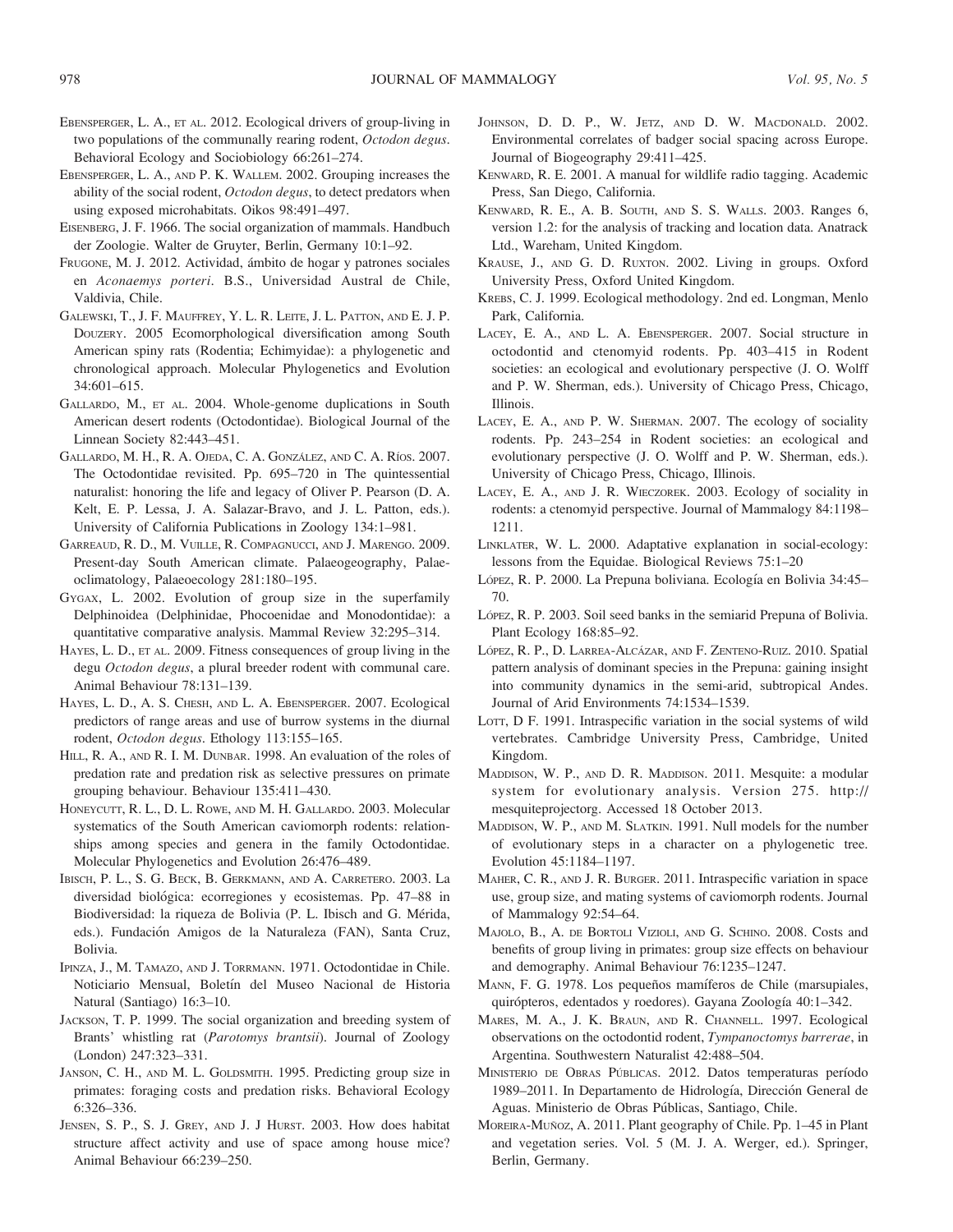- NEWMAN, M. E. J. 2004. Analysis of weighted networks. Physical Review E 70:056131.
- NOWAK, R. M. 1999. Walker's mammals of the world. 5th ed. Vol. 1. Johns Hopkins University Press, Baltimore, Maryland.
- OJEDA, A. A. 2010. Phylogeography and genetic variation in the South American rodent Tympanoctomys barrerae (Rodentia: Octodontidae). Journal of Mammalogy 91:302–313.
- OPAZO, J. C. 2005. A molecular timescale for caviomorph rodents (Mammalia, Hystricognathi). Molecular Phylogenetics and Evolution 37:932–937.
- ORIANS, G. H. 1969. On the evolution of mating systems in birds and mammals. American Naturalist 103:589–603.
- OTIS, D. L., K. P. BURNHAM, G. C. WHITE, AND D. R. ANDERSON. 1978. Statistical inference from capture data on closed populations. Wildlife Monographs 62:1–135.
- PAGEL, M. 1999. Inferring the historical patterns of biological evolution. Nature 401:877–884.
- PATTERSON, B. D., AND P. M. VELAZCO. 2008. Phylogeny of the rodent genus Isothrix (Hystricognathi, Echimyidae) and its diversification in Amazonia and the eastern Andes. Journal of Mammalian Evolution 15:181–201.
- PEDREROS, A. M., AND J. Y. VALENZUELA. 2009. Mamíferos de Chile. CEA Ediciones, Santiago, Chile.
- PENNYCUICK, C. J. 1988. Conversion factors: SI units and many others. University of Chicago Press, Chicago, Illinois.
- PHILIPPI, B. R. A. 1941. Notas sobre aves observadas en la provincia de Tarapacá Bol. Boletín Museo Nacional Historia Natural (Santiago) 19:43–77.
- R DEVELOPMENT CORE TEAM. 2012. R: a language and environment for statistical computing. R Foundation for Statistical Computing, Vienna, Austria. www.R-project.org. Accessed 1 July 2013.
- REIG, O. A. 1986. Diversity patterns and differentiation of high Andean rodents. Pp. 404–439 in High altitude tropical biogeography (F. Vuilleumier and M. Monasterio, eds.). Oxford University Press, New York.
- REISE, D., AND M. H. GALLARDO. 1989. An extraordinary occurrence of the tunduco Aconaemys fuscus (Waterhouse, 1841) (Rodentia, Octodontidae) in the Central Valley, Chillán, Chile. Medio Ambiente (Chile) 10:67–69.
- REUS, M. L., B. PECO, C. DE LOS RÍOS, S. M. GIANNONI, AND C. M. CAMPOS. 2013. Trophic interactions between two medium-sized mammals: the case of the native Dolichotis patagonum and the exotic Lepus europaeus in a hyper-arid ecosystem. Acta Theriologica 58:205–214.
- REXSTAD, E., AND K. P. BURNHAM. 1991. User's guide for interactive program CAPTURE. Abundance estimation of closed populations. Colorado State University, Fort Collins.
- RIVERA, D. S. 2013. Organización social de Octodontomys gliroides (Gervais y d'Orbigny, 1844) y las implicaciones sobre el origen y evolución de la sociabilidad en roedores octodóntidos. Ph.D. dissertation, Pontificia Universidad Catolica de Chile, Santiago, ´ Chile.
- ROLLAND, C., E. DANCHIN, AND M. D. FRAIPONT. 1998. The evolution of coloniality in birds in relation to food, habitat, predation, and lifehistory traits: a comparative analysis. American Naturalist 151:514– 529.
- ROWE, D. L., K. A. DUNN, R. M. ADKINS, AND R. L. HONEYCUTT. 2010. Molecular clocks keep dispersal hypotheses afloat: evidence for trans-Atlantic rafting by rodents. Journal of Biogeography 37:305– 324.
- ROWE, D. L., AND R. L. HONEYCUTT. 2002. Phylogenetic relationships, ecological correlates, and molecular evolution within the Cavioidea (Mammalia, Rodentia). Molecular Biology and Evolution 19:263– 277.
- ROWE-ROWE, D. T., P. S. EVERETT, AND M. R. PERRIN. 1992. Group sizes of oribis in different habitats. South African Journal of Zoology 27:140–143.
- SALA, O. E., AND M. R. AGUILAR. 1996. Origin, maintenance, and ecosystem effect of vegetation patches in arid lands. Pp. 29–32 in Range lands in a sustainable biosphere, Proceedings of the Fifth International Rangeland Congress (N. West, ed.). Society for Range Management, Denver, Colorado.
- SCHRADIN, C. 2013. Intraspecific variation in social organization by genetic variation, developmental plasticity, social flexibility or entirely extrinsic factors. Philosophical Transactions of the Royal Society, B. Biological Sciences 368:20120346.
- SCHRADIN, C., B. KÖNIG, AND N. PILLAY. 2010. Reproductive competition favours solitary living while ecological constraints impose group-living in African striped mice. Journal of Animal Ecology 79:515–521.
- SCHRADIN, C., ET AL. 2012. Social flexibility and social evolution in mammals: a case study of the African striped mouse (*Rhabdomys*) pumilio). Molecular Ecology 21:541–553.
- SCHRADIN, C., AND N. PILLAY. 2005. Intraspecific variation in the spatial and social organization of the African striped mouse. Journal of Mammalogy 86:99–107.
- SERVICIO NACIONAL DE METEOROLOGÍA E HIDROLOGÍA. 2012. El Servicio Nacional de Meteorología e Hidrología (SENAMHI). www. senamhi.gob.bo. Accessed 14 March 2013.
- SIKES, R. S., W. L. GANNON, and the Animal Care and Use Committee of the American Society of Mammalogists. 2011. Guidelines of the American Society of Mammalogists for the use of wild mammals in research. Journal of Mammalogy 92:235–253.
- SOBRERO, R., Á. L. PRIETO, AND L. A. EBENSPERGER. 2014. Activity, overlap of range areas, and sharing of resting locations in the moontoothed degu, Octodon lunatus. Journal of Mammalogy 95:91–98.
- SOKAL, R. R., AND F. J. ROHLF. 1995. Biometry: the principals and practice of statistics in biological research. W. H. Freeman and Company, New York.
- SOLBRIG, O. T. 1976. The origin and floristic affinities of the South American temperate desert and semidesert regions. Pp. 7–49 in Evolution of desert biota (D. W. Goodall, eds.). University of Texas, Austin.
- SPINKS, A. C., N. C. BENNETT, AND J. U. M. JARVIS. 2000. Comparative patterns of philopatry and dispersal in two common mole-rat populations: implications for the evolution of mole-rat sociality. Journal of Animal Ecology 69:224–234.
- STATSOFT, INC. 2009. Statistica 9.0. StatSoft, Inc., Tulsa, Oklahoma.
- TARABORELLI, P. 2009. Is communal burrowing or burrow sharing a benefit of group-living in the lesser cavy Microcavia australis? Acta Theriologica 54:249–258.
- THIERRY, B., A. N. IWANIUK, AND M. PELLIS. 2000. The influence of phylogeny on the social behavior of macaques (Primates: Cercopithecidae, genus Macaca). Ethology 106:713–728.
- TRAVIS, S. E., AND C. N. SLOBODCHIKOFF. 1993. Effects of food resource distribution on the social system of Gunnison's prairie dog (Cynomys gunnisoni). Canadian Journal of Zoology 71:1186–1192.
- TRAVIS, S. E., C. N. SLOBODCHIKOFF, AND P. KEIM. 1995. Ecological and demographic effects on intraspecific variation in the social system of prairie dogs. Ecology 76:1794–1803.